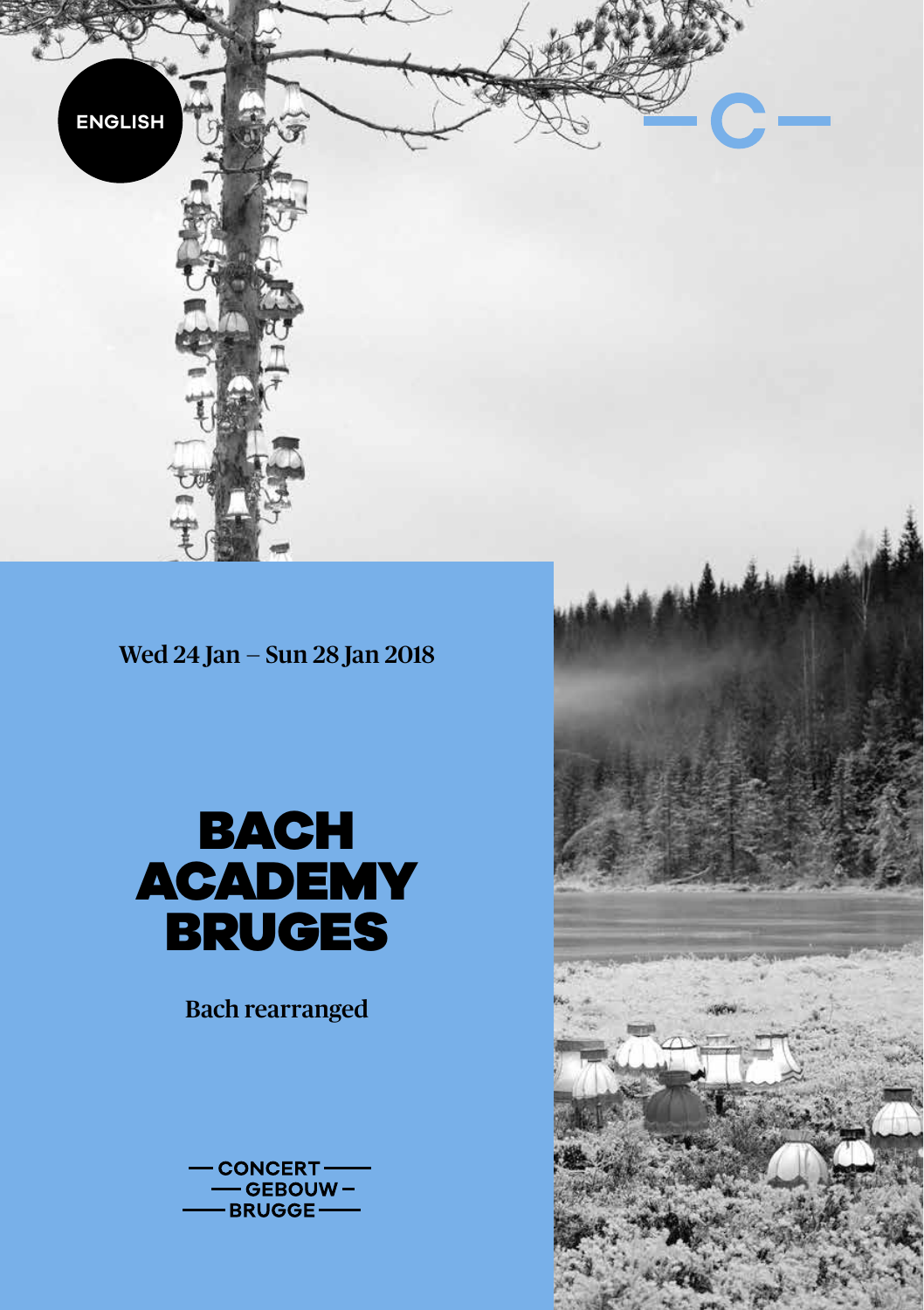### Welcome to this eighth Bach Academy, with a programme that focuses on the parody.

As you undoubtedly know, Bach frequently drew on music by other composers or his own earlier work to mould into new works of his own. The *Mass in B minor*, for example, is a brilliant interweaving of largely refashioned parts of earlier cantatas with newly-composed passages. So although the work as a whole is made up of quite disparate material – *stile antico, stile nuovo* in the German, French and Italian styles – it is amazing how seamlessly homogeneous the *Mass* finally sounds.

same way, and in this masterpiece he too wanted to show off his complete mastery of a variety of styles and leave a historical synthesis for posterity.

Monteverdi's *Vespers* were formed in the

Unlike the music of Obrecht, Gombert, Crequillon, Vittoria and Lassus, whose masses were frequently built on a *cantus firmus* (basic melody, ed.) borrowed from another composer, in the Baroque, and also in Bach's work, the parody was essentially more far-reaching. Complete passages, with only minimal musical alterations, were inserted as such into new compositions. In the days to come, you will discover that Bach too was a great master of this subtle process of 'refashioning'.

It is possible that as the years went by, Bach made increasing use of parody, and ultimately abandoned the composition of new cantatas so as to leave himself time and energy for what was closer to his heart than composing for religious services: seeking the essence of music, distilling out its language as far as he was able. The last ten years of his life saw the composition of the second part of the *Well-Tempered Clavie*r, the *Goldberg Variations*, the *Von Himmel Hoch* choral variations, *The Musical Offering*, the *Mass in B minor* and *The Art of the Fugue*. None of these compositions was written on commission. For these works, Bach was driven only by artistic inspiration. They earned him nothing, and only thirty copies of *The Art of the Fugue* were printed; in the end, the type from which it was set was melted down for financial reasons. But from that time on, silence would sound forever different.

The most sublime music ever devised emerged from the heart and mind of a superlatively brilliant *Homo Faber*. Bach had a formidable musical culture, possessing countless manuscripts and printed versions of the works of Frescobaldi, Corelli, Legrenzi, Reincken, Böhm, Kerll, Zelenka and Benda, as well as numerous other works that he had copied by hand, including the organ works of Grigny and Dieupart. His library was immense: he read and reread the most important theological and rhetorical treatises of his day. Quite unlike Bruckner, who only had two books on his shelves: the Bible and, symbolically enough, *Robinson Crusoe*. With the building blocks he had collected by dint of his boundless energy, Bach constructed a new world. His own… and ours.

— Philippe Herreweghe

### Dear music lover **Festival summary**

#### **WED 24 JAN 2018**

**BELGIAN PREMIERE**

19.15 Stadsschouwburg Introduction by Gloria Carlier (in Dutch)

#### 20.00 Stadsschouwburg Mass B

Béatrice Massin & Compagnie Fêtes galantes *i.c.w. Cultuurcentrum Brugge*

#### **THU 25 JAN 2018**

**COMMISSIONED BY CONCERTGEBOUW**

20.30 KAAP | De Werf Bram De Looze Bach and jazz *i.c.w. KAAP*

#### **FRI 26 JAN 2018**

19.15 Chamber music hall

Introduction by Ignace Bossuyt (in Dutch) 20.00 Concert hall Collegium Vocale Gent

Gottes Glanz und Ebenbild p. 6

22.00 Chamber music hall Winter guests A heart full of music (in Dutch) p. 4

#### **SAT 27 JAN 2018**

11.00 Sint-Godelieveabdij But is it Bach? Benjamin Glorieux, Heleen Van Haegenborgh & Christian Mendoza p. 8

15.00 Concert hall Oxalys & Dietrich Henschel

Schemelli's Gesangbuch p. 10

17.00 Chamber music hall Christine Busch & Jörg Halubek Bach. Violin sonatas p. 11

19.15 Chamber music hall Introduction by Ignace Bossuyt (in Dutch)

20.00 Concert hall Ricercar Consort Bach's Stabat mater p. 13

22.30 Chamber music hall

Stephane Ginsburgh Preludes & fugues

p. 15

#### **SUN 28 JAN 2018**

11.00 Sint-Walburgakerk Reitze Smits Bach & Mendelssohn p. 16

13.30 Chamber music hall Fugues for dummies

Music lesson with Frank Agsteribbe (in Dutch) p. 4

15.15 Concert hall Il Suonar Parlante  $B-A-C-H$ p. 18

17.00 Chamber music hall Bojan Cicic All roads lead to Bach p. 20

19.15 Chamber music hall Introduction by Ignace Bossuyt (in Dutch)

#### 20.00 Concert hall Collegium Vocale Gent

So singen wir recht das Gratias p. 21

Your applause is given additional colour by the flowers of Bloemblad.

**SUMMARY**

**SUMMARY** 

festival partner The programme and the

In cooperation with our

organisation of Bach Academy Bruges are the result of close collaboration between Collegium Vocale Gent and Concertgebouw Brugge, under the curatorship of Philippe Herreweghe.

Concertgebouw Brugge is part of REMA-EEMN, European Early Music Network.

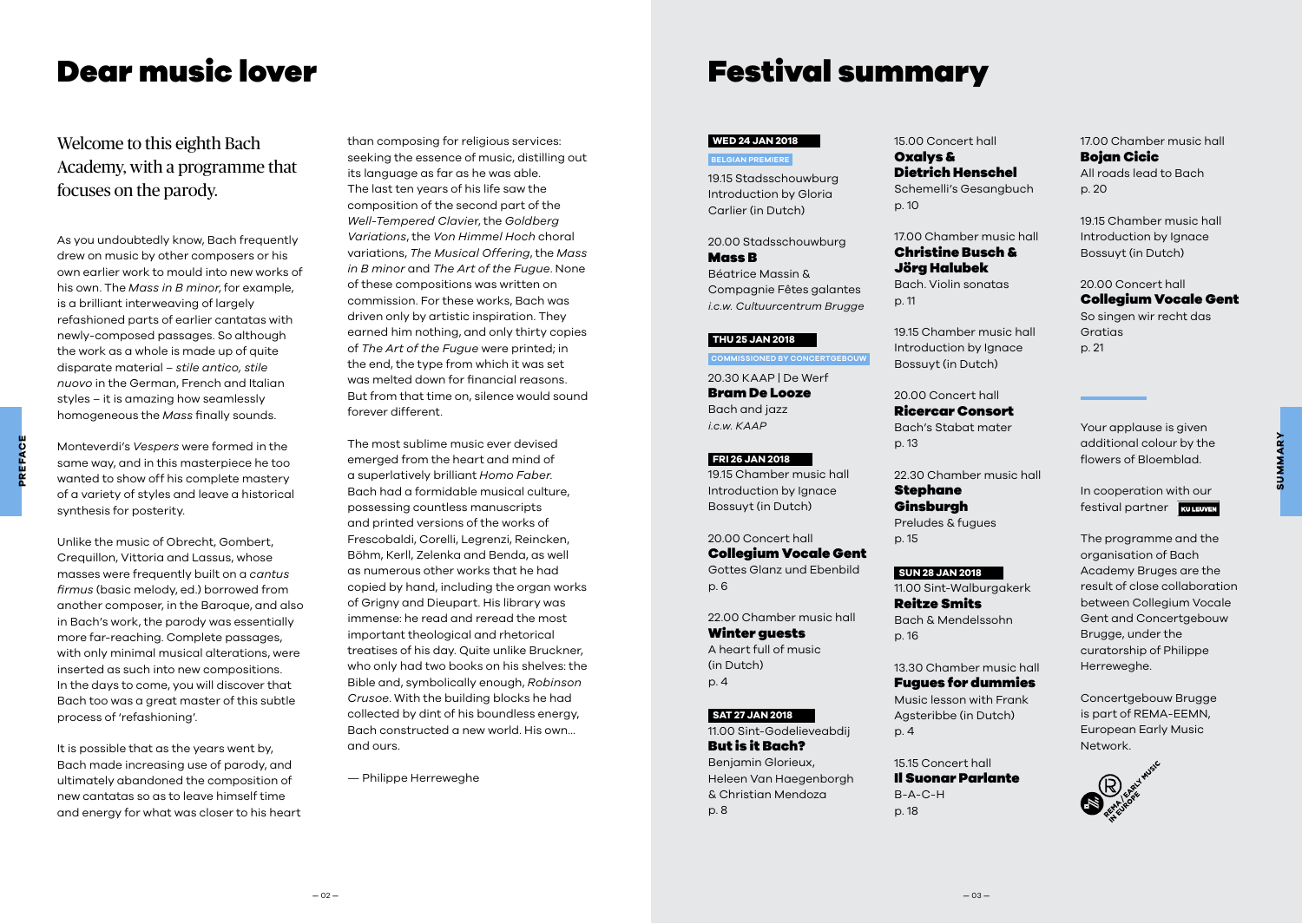### Context summary

#### **WED 24 JAN 2018** 16.00-19.00

#### **THU 25 JAN 2018**

10.30-13.30 Concert hall

#### Open rehearsals

Collegium Vocale Gent During their open rehearsals, Collegium Vocale Gent and Philippe Herreweghe give us a peek behind the scenes. We get to witness what is often a very personal artistic growth process.

Free with a Bach Academy Bruges 2018 concert ticket

**VOCAL**

**BACH REARRANGED**

**ACH REARRANGED** 

#### **FRI 26 JAN 2018**

10.30-17.00 Chamber music hall

#### Bach rearranged

Listening course Lecturer Ignace Bossuyt takes a closer look at the 'Bach rearranged' theme. In Dutch.

i.c.w. Davidsfonds Academy

#### **LECTURE & DISCUSSION**

#### **FRI 26 JAN 2018**

22.00 Chamber music hall

#### Winter guests

A heart full of music Free with a Bach Academy Bruges 2018 concert ticket

#### Cosy chat with Philippe Herreweghe and Paul Robbrecht

Late in the evening after Bach Academy Bruges's opening concert - conductor Philippe Herreweghe joins Concertgebouw architect Paul Robbrecht on the interview couch for a cosy chat about music and life. (In Dutch)

**LECTURE & DISCUSSION**

**SUN 28 JAN 2018** 13.30 Chamber music hall

#### Fugues for dummies

Music lesson with Frank Agsteribbe Have you always found the term 'counterpoint' confusing? Are you curious about how a fugue actually works? Never fear, Frank Agsteribbe is here! And Frank has all the answers. After an introduction explaining the basic building blocks, he leads us through Bach's famous *Toccata and Fugue in D minor* – with the help of violin player Bojan Cicic. (In Dutch)

#### **SAT 27 & ZO 28 JAN 2018**

Wim Berteloot Bach on carillon

p. 9

#### **FRI 26, SAT 27 & SUN 28 JAN 2018**

Foyer parterre

#### Eyes on Bach

Exhibition by Johan Huys In a number of richly illustrated panels, you'll learn more about the life, career and work of the celebrated Thomaskantor.

Free with a Bach Academy Bruges 2018 concert ticket

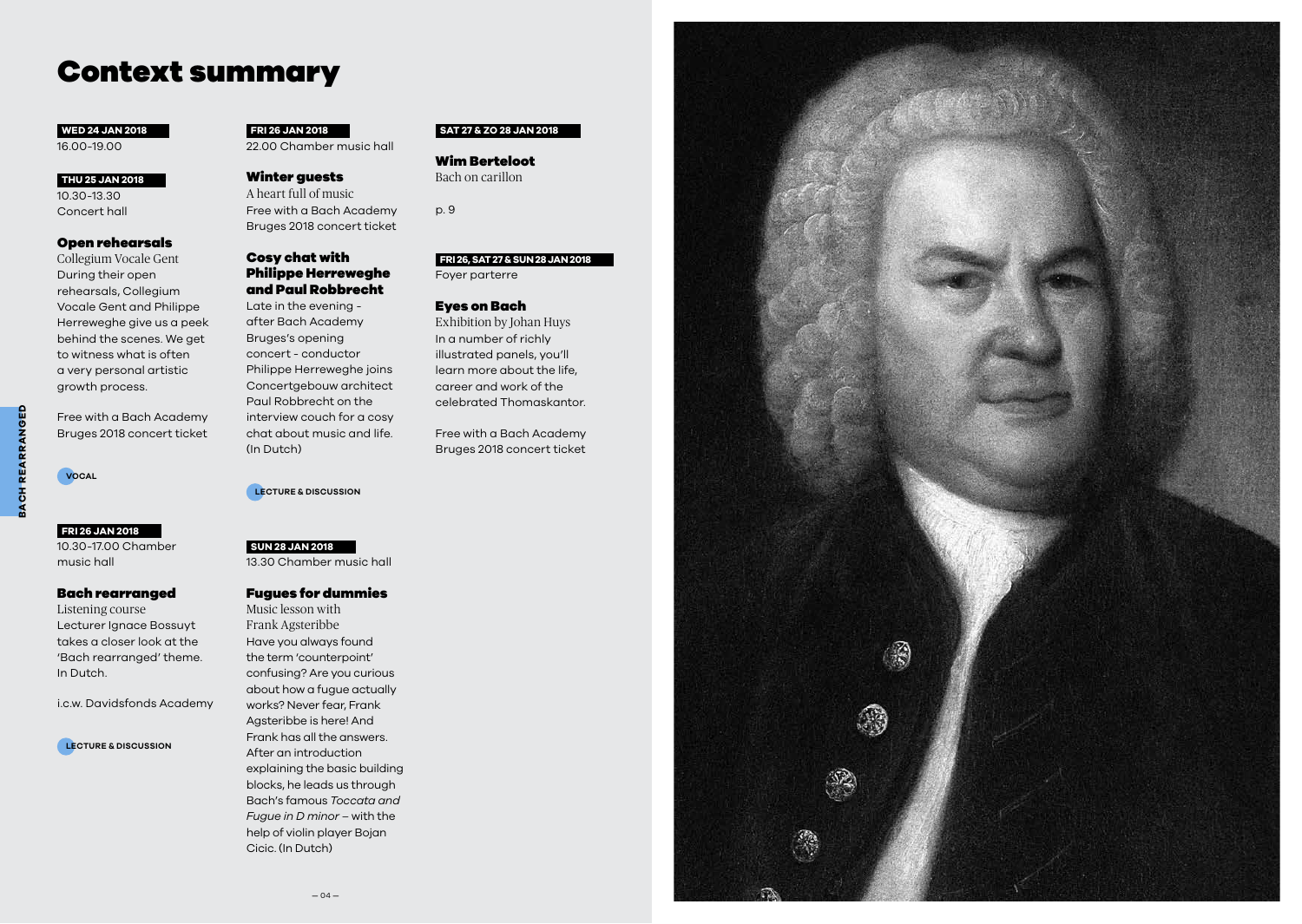## Collegium Vocale Gent

Gottes Glanz und Ebenbild

19.15 Introduction by Ignace Bossuyt (in Dutch) 20.00 Concert hall

—

**Collegium Vocale Gent:** ensemble **Philippe Herreweghe:** conductor **Maude Gratton:** harpsichord **Dorothee Mields:** soprano **Alex Potter:** countertenor **Thomas Hobbs:** tenor **Peter Kooij:** bass

#### **Johann Sebastian Bach (1685-1750)**

*Harpsichord Concerto in D minor*, BWV1052 (1738-39) *Ärgre dich, o Seele, nicht*, BWV186 (1723)

*interval* 

—

#### **Johann Sebastian Bach**

*Wir müssen durch viel Trübsal*, BWV146 (1726)

#### With Dutch surtitles

**VOCAL**

#### From Concerto to Cantata

When Bach was appointed Thomaskantor in Leipzig in May 1723, a serious task lay ahead of him. In addition to teaching music at the Thomasschule, he also had to supervise the liturgical repertoire of four churches where music was played every Sunday and other holy days. He himself was responsible for the two main churches, the Thomaskirche and the Nikolaikirche, where he mainly presented cantatas for vocal soloists, chorus and instrumental ensemble. The cantata came between the Gospel and the sermon and alternated between the two churches Sunday by Sunday.

From the very beginning, Bach conceived the plan of performing mainly his own work rather than drawing on his predecessors' musical library. This meant that he had to provide a new cantata for every Sunday and holiday, a total of four or sometimes five per month. In order to somewhat alleviate his intensive labour as a composer during his first year, he sometimes reworked earlier compositions, especially from his last few years at the court in Weimar (1714-1717). One example of this is the cantata *Ärgre dich, o Seele, nicht,* which was performed on 11th July 1723. It is an elaborate composition in two movements, with the second coming after the sermon. He adopted the arias from the Weimar cantata, but in the new liturgical context he wrote new recitatives and ended the two movements with a different chorale (*Ob sichs anließ* and *Die Hoffnung wart*). The content of a cantata is usually linked to the Gospel, though it is not narrative in nature, but rather reflective, moralising and

doctrinal. From the story of the miraculous multiplication of bread in the gospel of St Mark, the poet distilled the message that the Christian who suffers on Earth will be crowned in heaven.

As usual, an extensive initial chorus solo is followed by alternate recitatives and arias. The chorus *Ärgre dich* calls the faithful not to be vexed by Christ's humility as a human. What is typical of Bach is the artful interweaving of all the instrumental (strings and oboes) and vocal parts so that the religious message of the cantata is already given great weight from the beginning. In the recitatives and the arias we mainly hear two extremes: doubt and hope. It is striking that in many cantatas there is an evolution from negative to positive feelings: the closing duet *Laß, Seele, kein Leiden* has the character of a restrained dance. The most notable thing is the increase in instrumentation in the arias, as a climax leading to the close: from *basso continuo* alone (bass aria *Bist du*) through violins in unison (tenor aria *Mein Heiland*, with duplication by the oboe, and the soprano aria *Die Armen will)* to strings (with oboes) in the duet. The fact that Bach took his task of composing high-quality religious music very much to heart is apparent from the ingeniously elaborated chorales, not in a simple vocal performance, but with the essential participation of the instruments. The cantata *Wir müssen durch viel Trübsal* probably dates from 1726. Here too, the words (and the music) evolve from sorrow to liberating joy, linking up with the Gospel in which Christ speaks consoling words in his farewell address: 'Your sadness will turn into joy'. In the first two movements, Bach returns to a (lost) concerto for violin which he later converted into a harpsichord concerto (BWV1052). The introductory sinfonia, an adaptation of the first movement of the concerto, with *obbligato* organ (instead of the original violin) is a monumental introduction permeated with varying affects in preparation for the emotionally insistent

### **'Bach provided a new cantata for every Sunday and holiday, four or sometimes five per month.'**

chorus *Wir müssen durch viel Trübsal*. At this point Bach intervenes superbly: over the slow movement of the concerto for strings and organ, he composed a completely new chorus, one of his most profound musical reflections on the theme of sorrow and suffering. In the inspired and inspiring aria for alto with organ solo, *Ich will nach dem Himmel zu*, we hear the ardent desire for the union with God ringing out. The dramatic accompagnato recitative on the persecution by the evil world in *Ach! Wer doch schon im Himmel wär* is followed by a new climax: the moving soprano aria *Ich säe meine Zähren*, subtly instrumented with traverse flute and two oboe d'amores. In the end the heavens clear up permanently and joy dominates the duet *Wie will ich mich freuen*. In a simple chorale, the community of the faithful endorse the religious message.

— Ignace Bossuyt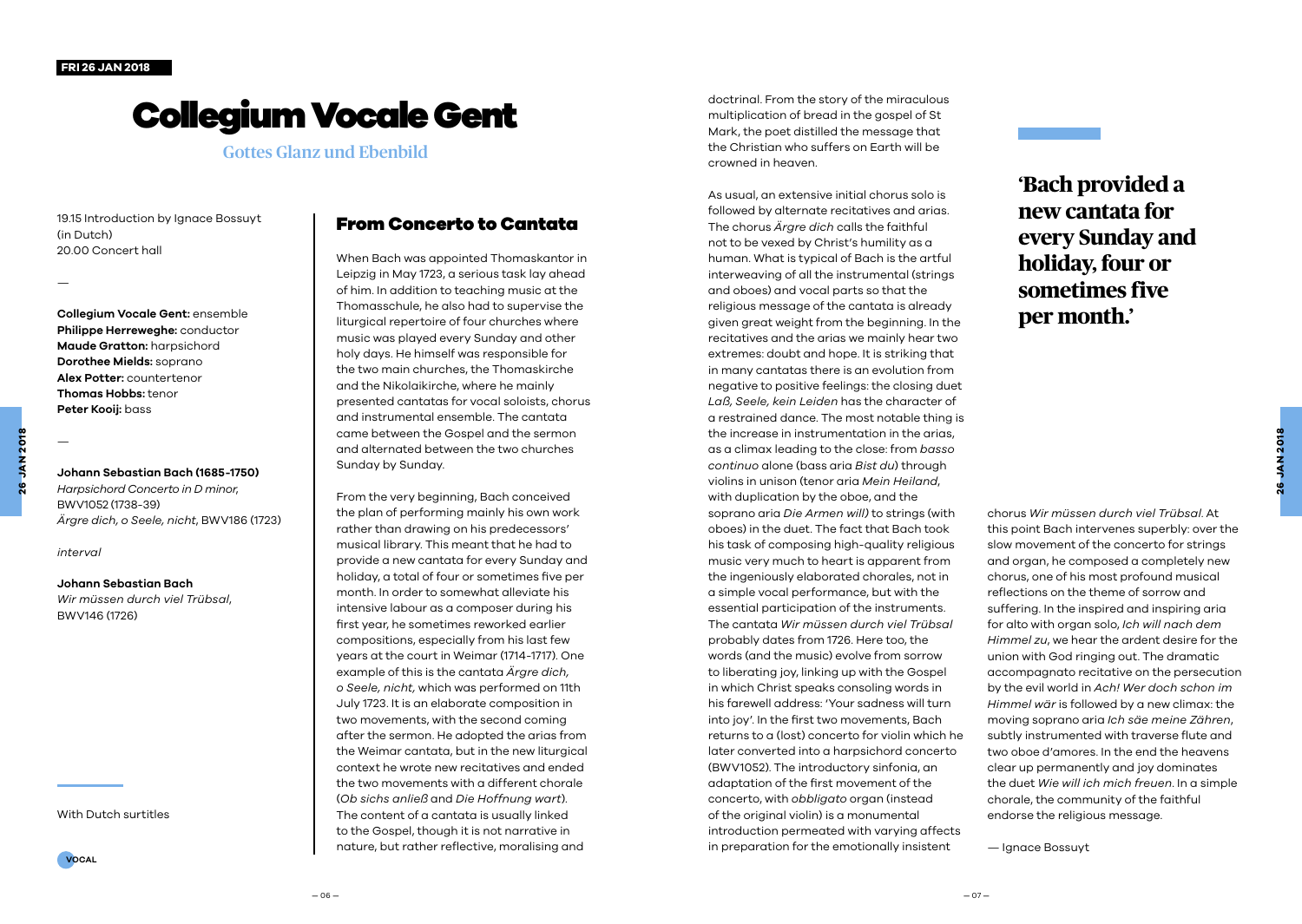**SAT 27 JAN 2018**

# But is it Bach?

Benjamin Glorieux, Heleen Van Haegenborgh & Christian Mendoza

11.00 Sint-Godelieveabdij (p. 31)

#### Bach on location, dislocated

**Benjamin Glorieux:** cello & electronics *Erbarme*

**Heleen Van Haegenborgh & Christian Mendoza:** piano *Copper*

—

when the Benedictine nuns fled from Gistel; in 1628 they all settled in Boeveriestraat in Bruges.

with the support of Piano's Maene

**KEYBOARD**

**CHAMBER MUSIC**

**OUT OF THE BOX**

#### What happens when you let Bach loose on a few of the most creative musical minds in Flanders? How do they relocate this Thomaskantor's story to a location which is in itself already full of stories? The history of the Abbey of St Godelieve in Bruges began in 1526

In his performance, Benjamin Glorieux works on the stories that remain and locates them in the chapel interior. For this purpose he chose three series of three points of departure: conceptual, these being the crows, water and a sewing machine; geographic, being the nun's choir, the altar area and the nave; musical, being Bach's chorale adaptation *Ich ruf' zu dir*, his *Well-Tempered Clavier* and the *Suites*.

Heleen Van Haegenborgh and Christian Mendoza started their journey through the Bach repertoire as an exercise in playing with four hands, each on the basis of their own world and with no purpose in mind, simply for the pleasure of it. Kurtág's adaptations of Bach's cantatas set more developments in motion, however: the notes became improvisations, the improvisations assumed a form, and some forms even became compositions, always with a personal vision. The material in *Copper* is a reflection of Mendoza's musical language, developed during his many years involved in jazz and Van Haegenborgh's background in contemporary experimental music.

— Albert Edelman with thanks to the performers

#### The Abbey of Saint Godelieve in Bruges

**—**

The religion wars of the sixteenth century set Flanders ablaze. Bosgeuzen, feared throngs of robbers, targeted countryside abbeys, churches and little towns as reprisal against the Spanish occupiers. The Benedictine sisters of Gistel, some 20 miles away from Bruges, fled their convent and found refuge in Bruges. In **1623** they purchased a Boeveriestraat house with grounds, known as 'Fontainken' (fountain). The first three sisters moved in, while the others remained on Ganzenstraat. In 1626 a new convent was formed, with the assistance of the abbess of Douai Abbey. The sisters were brought together on **Boeveriestraat**. This was the start of a history extending for almost four centuries in **Bruges**.

Over that period society changed a great deal, as did the site. The convent on Boeveriestraat grew from a single little house to an impressive property in the Bruges city centre. And all that time it continued to function as a closed, selfsupporting community. The high walls, the tiny wooden cells and the iron 'gate' in the chapel; they all remind visitors of the historic 'silent' roots of this place.

Of course, the Benedictine sisters kept a detailed record of all major milestones in the abbey's construction and expansion. Brugge Foundation aspires to find a new destination for the abbey. A unique opportunity to repurpose an important monumental historical gem, open its beautiful gardens to the general public, and harbor new, futureoriented functions.

**Bruggefoundation.be**

#### **SAT 27 & SUN 28 JAN 2018**

# Wim Berteloot

Carillon concerts

11.00 Belfry

—

**Wim Berteloot:** carillon

#### **Johann Sebastian Bach (1685-1750)**

*Prelude* from *Cello Suite no.1*, BWV1007 (arr. Peter Bremer) *Prelude* from *Lute Suite*, BWV997 (arr. Bernard Winsemius) *Air* from *Pastorale*, BWV590 (arr. Bernard Winsemius) *Bist du bei mir*, BWV568 (arr. Ronald Barnes) *Prelude*, BWV998 (arr. Frank Deleu) *Air* from *Orchestral Suite no.9*, BWV1068 (arr. Leen 't Hart) *Jesus bleibet meine Freude*, BWV147 (arr. Wim Berteloot) *Siciliano* from *Sonata*, BWV1031 (arr. Peter Bremer)

#### **Wim Berteloot (1967)**

*Miniatures on B.A.C.H.*

- Toccata
- Menuetto
- Inventio
- Preludium
- Fugueto

#### **Johann Sebastian Bach**

*Sinfonia* from cantata, BWV156 (arr. Brecht Berteloot) *Cello Suite no. 4*, BWV1010 (arr. Arie Abbenes)

- Prelude
- Allemande
- Courante
- Sarabande
- $\cdot$  Bourrée 1.8.2
- Gigue

Playing the 18th-century Belfry carillon, Bruges city carilloneur Wim Berteloot gives us a foretaste of the festival programme.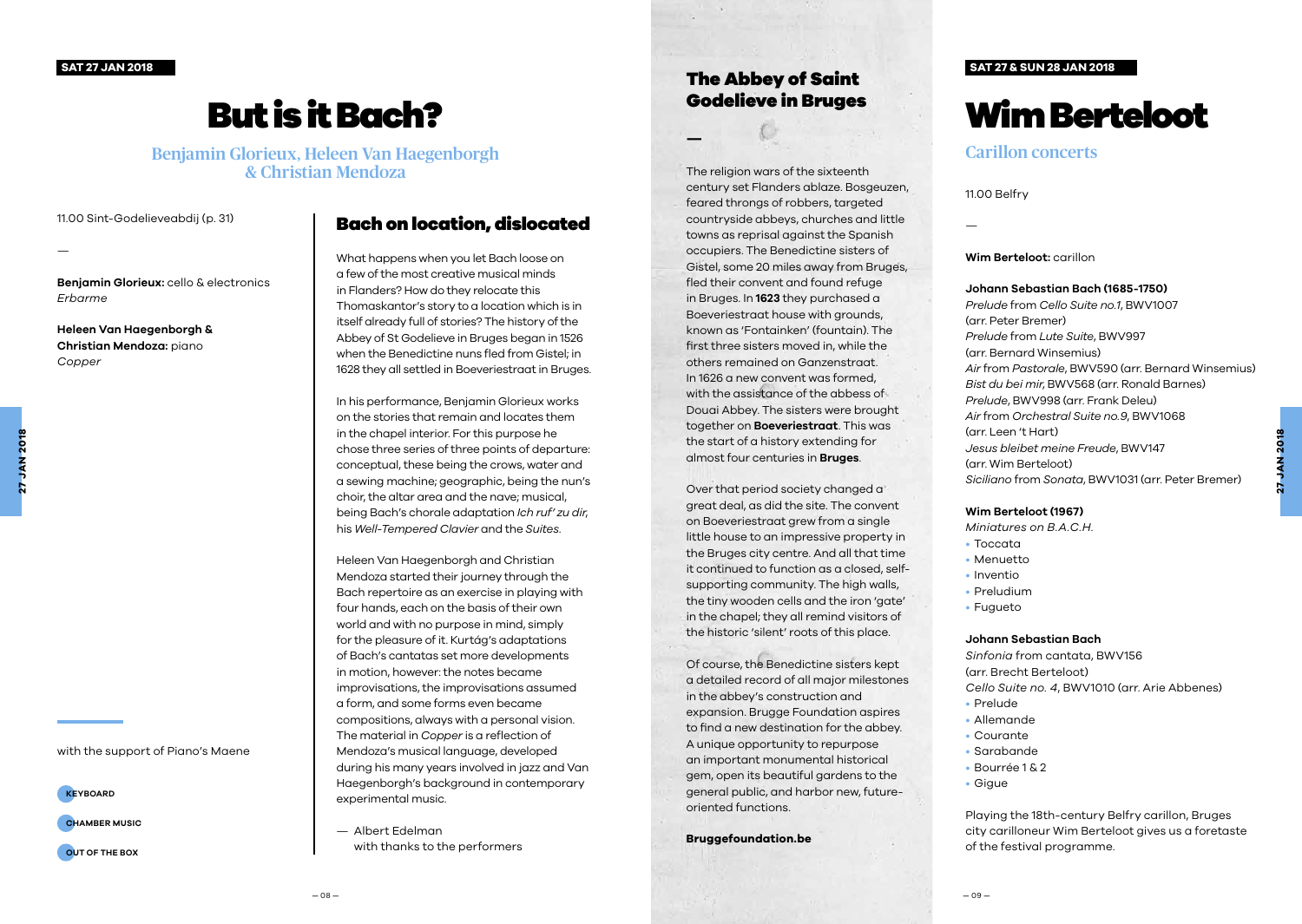# Oxalys & Dietrich Henschel

Schemelli's Gesangbuch

#### 15.00 Concert hall

—

**Dietrich Henschel:** baritone **Oxalys: Shirly Laub:** violin **Nathalie Lefèvre:** clarinet **Philippe Thuriot:** accordeon **Koenraad Hofman:** double bass

—

**27 JAN 2018**

**JAN 201** 

Works from and improvisations on Schemelli's *Musikalisches Gesangbuch* 

#### Schemelli's Gesangbuch

The basis for this concert is the *Musikalisches Gesangbuch* by Georg Christian Schemmel, aka Schemelli (1678-1762). Between 1725 and 1736 he assembled no less than 954 religious songs for this book, 69 of them with the melody, the beginning of the text and a bass line. The content of the collection amounted to a profession of faith: as an adherent of pietism, Schemmel advocated a more domestic, practical devotion. The *Gesangbuch* was thus intended for private occasions, and less for formal church services.

Bach, who as the Thomaskantor was responsible for the education of Schemmel's son, seems to have acted as a sort of musical consultant. His works BWV439-509 contain among other things accompaniments, reworked pieces, improvements, and even at least three melodies of his own: *Dir, dir Jehova, Komm, süsser Tod* and *Vergiss mein nicht*.

Oxalys is performing several of these melodies which were certainly written by Bach. By way of all sorts of wanderings and styles that you would not immediately associate with Bach – including klezmer and pop – the ensemble makes its way from these old songs to new arrangements and improvisations. What is intriguing is that this music by, among others, Beethoven, Schubert, Devreese and Sofia Gubaidulina, always refers to Bach in a surprising way. The composer and arranger Dick van der Harst has welded it all into a homogeneous suite.

— Albert Edelman with thanks to Oxalys **SAT 27 JAN 2018**

# Christine Busch & Jörg Halubek

Bach. Violin sonatas

17.00 Chamber music hall

—

**Christine Busch:** violin **Jörg Halubek:** harpsichord

—

#### **Johann Sebastian Bach (1685-1750)**

*Violin Sonata no.2 in A major*, BWV1015 (before 1725)

- [Dolce]
- Allegro
- Andante un poco
- Presto

*Partita no.6 in E minor*, BWV830 (1731)

- Toccata
- Allemande
- Corrente
- Air
- Sarabande
- Tempo di Gavotta
- Gigue

*Violin sonata no.3 in E major*, BWV1016 (before 1725)

- Adagio
- Allegro
- Adagio ma non tanto
- Allegro

**CHAMBER MUSIC**

#### Bach's Violin sonatas

As is well known, Bach was an exceptional keyboard player. However, his musical education was very much related to the violin, and as an eighteen-year-old he obtained his first full-time job at the court in Weimar as a concertmaster-violinist. While there, Bach met Paul von Westhoff, one of the greatest German violinists of the time, whose solo compositions undoubtedly influenced him later in life. In 1774, Carl Philipp Emmanuel Bach told J.N. Forkel – Bach's first biographer – that he recalled his father as a gifted violinist who played '*rein und durchdringend'* and was well aware of the potential of all string instruments.

The six *Sonatas for Violin and Harpsichord*, BWV1014-1019, together with the iconic partitas and the violin concertos, form an important part of Bach's output for the violin. The original manuscript of the score was lost, but the first known source, a copy made by Bach's nephew Johann Heinrich Bach in 1725, makes it likely that the sonatas date from the 1720-23 period. Bach was then Concertmaster to Prince Leopold of Anhalt-Köthen, for whose ensemble he composed a great many instrumental works.

The compositional origin of these sonatas goes back to the trio sonata form in which three parts – two leading parts (for two melody instruments) and basso continuo (played on the harpsichord backed up by a cello or gamba) – hold a 'conversation' with each other. Bach's innovation was to break away from the traditional relationship between melody and accompaniment: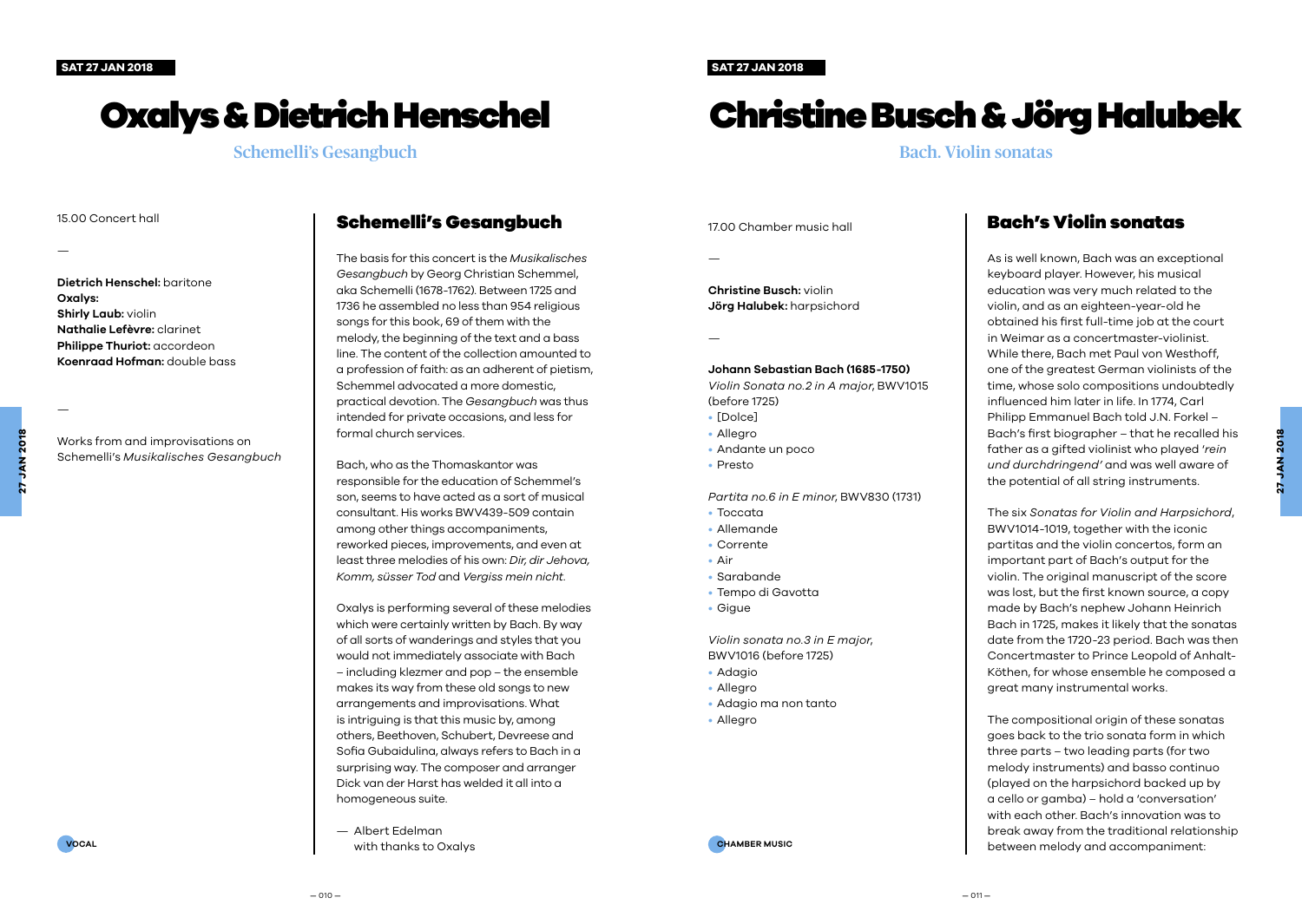instead of a figured bass, he employed a fully composed harpsichord score by analogy with his keyboard works. The left hand here underpins the harmony, while the part for the right hand is an independent and equal partner to the violin part. As far as their structure is concerned, the first five sonatas, including the *Sonata in A major*, BWV1015, and the *Sonata in E major*, BWV1016, are quite conventional: they keep to the four-movement pattern of the *sonata di chiesa*, with a slow first movement followed by a fast, fuguel second movement, then another slow movement (usually in a related mode). The final movement is usually a driving *allegro concertato* with a lively and dance-like nature, modelled on the fast movements in Vivaldi's many concertos. What is striking is Bach's intensive quest for the expressive potential of the slow movements, which are less uniform in character.

The *Partita in E minor*, BWV830, is the last in a series of six keyboard suites. Bach published this collection under the title *Clavier-Übung I* in 1731. It was the very first time he had published works himself. He had previously inserted two movements from this partita, the *Corrente* and the *Tempo di Gavotta*, into his atypical *Violin Sonata*, BWV1019 – the first as a solo passage for harpsichord and the second as a duet for violin and harpsichord – and had also adopted them for the renowned 1725 *Notenbüchlein* for his wife Anna Magdalena. This seven-part partita, technically demanding, bold, dramatic and ambitious in its counterpoint, is the conclusion of the whole set.

— Jens Van Durme



The Zimmermannsches Kaffeehaus in Leipzig, where Bach premiered many of his instrumental compositions (1720).

#### **SAT 27 JAN 2018**

20.00 Concert hall

(in Dutch) —

19.15 Introduction by Ignace Bossuyt

**Philippe Pierlot:** viola da gamba & leader

**Michiyo Kondo, Isabelle Verachtert:** viola

**Johann Sebastian Bach (1685-1750)** *Sinfonia* from *Ich hatte viel Bekümmernis*,

*Vergnügte Ruh*, BWV170 (1726)

**Johann Sebastian Bac**h

*Mein Herze schwimmt im Blut*, BWV199 (1714)

*Tilge, Höchster, meine Sünden* (Psalm 51), BWV1083 (1740) after Pergolesi's

**Ricercar Consort:** ensemble

**Sophie Gent:** concert master **Tuomo Suni, Maia Silberstein, Paula Waisman, Maite Larburu, Marieke Vos,** 

**Maria Keohane:** soprano **Carlos Mena:** countertenor

**Noyuri Hazama:** violin

**Emmanuel Balssa:** cello **Frank Coppieters:** double bass **Emmanuel Laporte:** oboe **François Guerrier:** harpsichord

**Julien Wolfs:** organ

—

BWV21

*interval* 

*Stabat mater*

**VOCAL**

With Dutch surtitles

# Ricercar Consort

Bach's Stabat mater

#### Bach's personal vision of Pergolesi's *Stabat mater*

'The first stanza of the *Stabat mater* is the most perfect and most moving that ever flowed from a composer's pen'. It was with these words that Jean-Jacques Rousseau praised Pergolesi's hugely popular *Stabat mater*. Pergolesi died at the age of 26 in 1763, and this is one of his last works. The romanticised story of its genesis soon assumed mythical proportions. Like Mozart, he is said to have added the finishing touches on his deathbed. Whatever the true situation, the *Stabat mater* soon enjoyed unrivalled success in Western Europe, often in other languages. In the previous century, a manuscript was discovered that contained a German version which turned out to have been handwritten by Bach. The text, *Tilge Höchster, meine Sünden*, is a paraphrase of Psalm 51, *Miserere mei, Deus*, one of the psalms in which the sinner begs for God's mercy. The author (Bach himself?) succeeded superbly in adapting the German text to Pergolesi's music: Mary's suffering at the cross is here transposed to the sorrow and remorse of sinful man.

**27 JAN 2018**

**JAN 2018** 

It continues to amaze us that during the last decade of his life Bach was interested in a wide variety of styles. Compared to such a monument of the time-honoured 'scholarly' contrapuntal writing as *The Art of the Fugue*, and the *Mass in B-Minor*, probably the most grandiose synthesis in the whole of Western music, *Tilge, Höchster, meine Sünden* is definitely the odd one out. Pergolesi's music is full of feeling, almost sentimental, uncomplicated in technical music terms, with an emphasis on lyrical melodic development and soft dissonances, and played by two violins and basso continuo which, once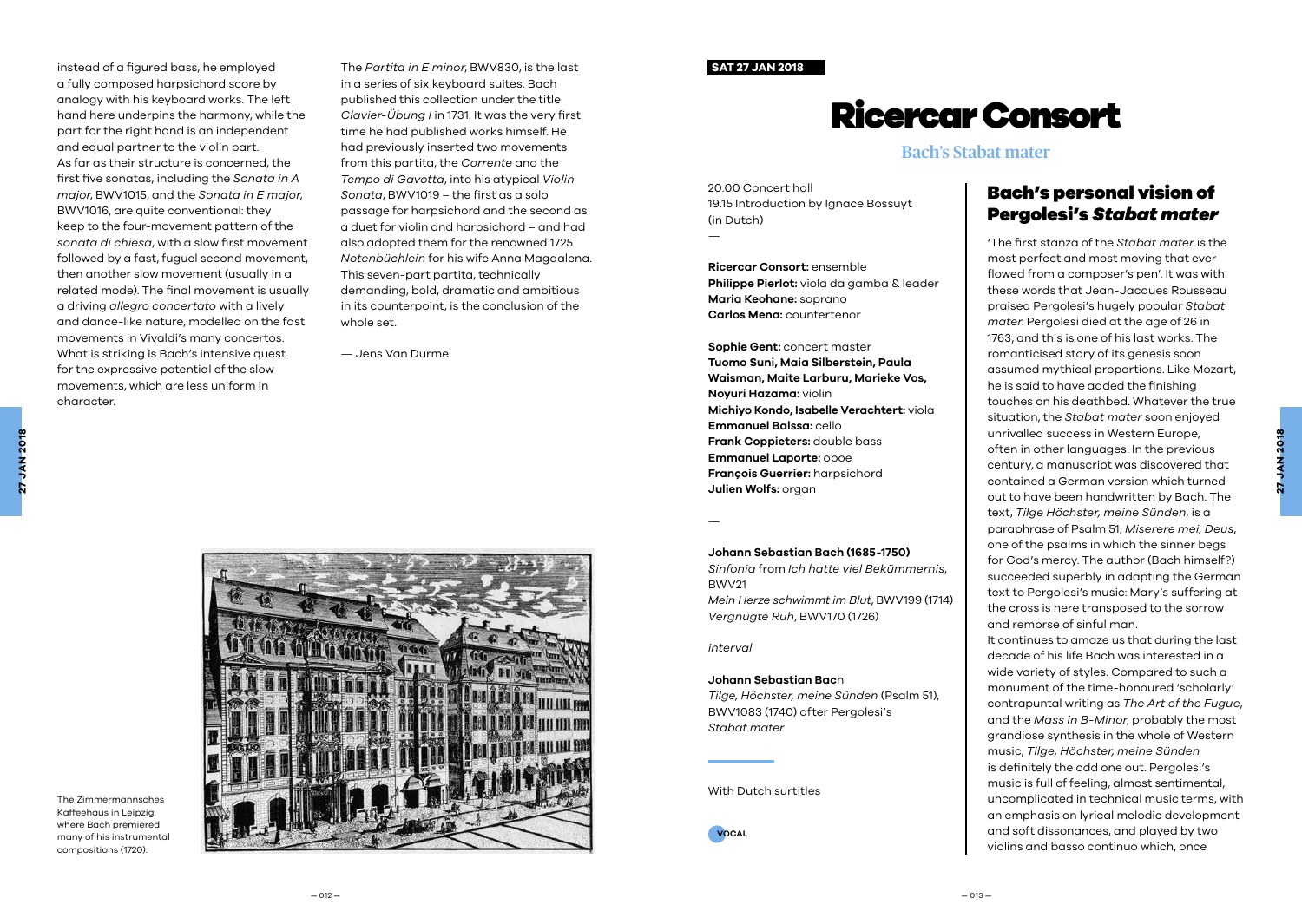#### **SAT 27 JAN 2018**

# Stephane Ginsburgh

#### Preludes & fugues

22.30 Chamber music hall

—

—

**Stephane Ginsburgh:** piano

**Buxtehude (ca.1637-1707) / Prokofiev (1891-1953)** *Prelude & fugue in D minor,* BuxWV140 (1956)

#### **WERELDPREMIÈRE WORLD PREMIERE**

**Anthony Burgess (1917-1993)** Selection from *The Bad-Tempered Electronic Keyboard* (1985)

#### **Dmitry Shostakovich (1906-1975)**

Selection from *24 Preludes and Fugue*s opus 87 (1950)

- No.1 in C major
- No.2 in A minor
- No.3 in G major
- No.4 in E minor
- No.14 in E-flat minor
- No.15 in D-flat major

#### With the support of Piano's Maene

#### **KEYBOARD**

#### Twenty-Four

Bach's monumental oeuvre inevitably became a touchstone for later composers. Yet the number of brave souls who dared to match themselves against *The Well-Tempered Clavier* can be counted on the fingers of one hand. Shostakovich wrote his *24 Preludes and Fugues*, opus 87, between October 1950 and February 1951, after Stalin had sent him to East Germany to grace the commemoration of the bicentenary of Bach's death. His inspiration was the then 26-yearold Tatiana Nikolayeva in Berlin, who was entirely at home with Bach's '48', but who two years later also performed the premiere of Shostakovich's tribute.

The greatest successes of the Englishman Anthony Burgess were as an author – *A Clockwork Orange* is legendary – but he derived at least as much pleasure from his compositions. *The Bad-Tempered Electronic Keyboard* is his most extensive keyboard piece, and like Shostakovich's preludes and fugues in all the major and minor keys, it is a tribute to Bach. The title, a reference to the electronic keyboard in Burgess's flat in Monaco, is playful, but the music is serious and varied, in a wide variety of tempi, time signatures and styles, from faux baroque to late-romantic chromatic. Between 23 November and 13 December, Burgess composed all his 48 short pieces plus, as a finale, a fugue on the Christmas carol *Good King Wenceslas*, with *The First Noel* and *God Rest Ye Merry Gentlemen* woven into it, a total of 90 minutes of fascinating music.

— Albert Edelman

### **'During the last decade of his life, Bach was interested in a wide variety of styles.'**

the voices have started, is primarily an accompaniment. Its dramatic accents are references to the Neapolitan opera of the time. Bach added a number of personal

touches. The texture is enriched by a viola with an independent instrumental part. Bach does not simply adopt the melodies indiscriminately, but often makes radical changes for the purpose of making the text as expressive as possible. For example, following the text he switches the two parts for the final *Amen*. What is most notable is the conclusion: Bach repeats the *Amen* piece in the 'positive' major third key, whereas in Pergolesi's case it ends in the 'negative' minor third: in this way, Bach turns Mary's intense sorrow in the *Stabat mater* into the hope of God's mercy.

In most cantatas, Bach provided for several vocal soloists, a more extensive group of singers and an ensemble of varied instruments. A limited number of them are for just one vocal soloist and instruments, such as *Vergnügte Ruh* for alto and *Mein Herze schwimmt in Blut* for soprano. As usual, arias and recitatives alternate with one another. The theme of *Mein Herze schwimmt in Blut* is connected to that of *Tilge, Hochster, meine Sünden*: man is weighed down by the awareness of his sins. In the second half of the work, the thought of deliverance through Christ's death on the cross consoles the

remorseful sinner. In the arias, the evolution can clearly be heard from sorrow (*Stumme Seufzer*: with a plaintive oboe) through remorse (*Tief gebückt und voller Reue*: with gently flowing strings) to the joy of the reconciliation with God (*Wie freudig ist mein Herz*: a lively dance, with strings and oboe). The inserted consoling chorale *Ich, dein betrübtes Kind*, with a virtuoso viola (or cello) playing around it, is splendid. The recitatives have a dramatic intensity.

In the cantata *Vergnügte Ruh*, the poet employs an equally drastic and hyperbaroque formulation. The world is a pernicious house of sin (*Die Welt, das Sündenhaus*), where people live with corrupted hearts (*Wie jammern mich doch*). No composer has expressed the longing for the restfulness of heavenly harmony better than Bach in the first, contemplative aria with its strings and charming oboe d'amore: *Vergnügte Ruh!* The aria *Wie jammern mich doch*, with its obligato organ, is an intense lamentation of the corruption of mankind. The omission of a basso continuo, the musical foundation, symbolises the abhorrence of God, whereby man no longer has anything solid to hold onto. The solution lies in turning the gaze away from the world towards God (recitative with strings *Wer sollte sich demnach*). In the high-spirited closing aria, *Mir ekelt mehr zu leben*, the strings, oboe d'amore and organ applaud the longing for God's heavenly abode.

— Ignace Bossuyt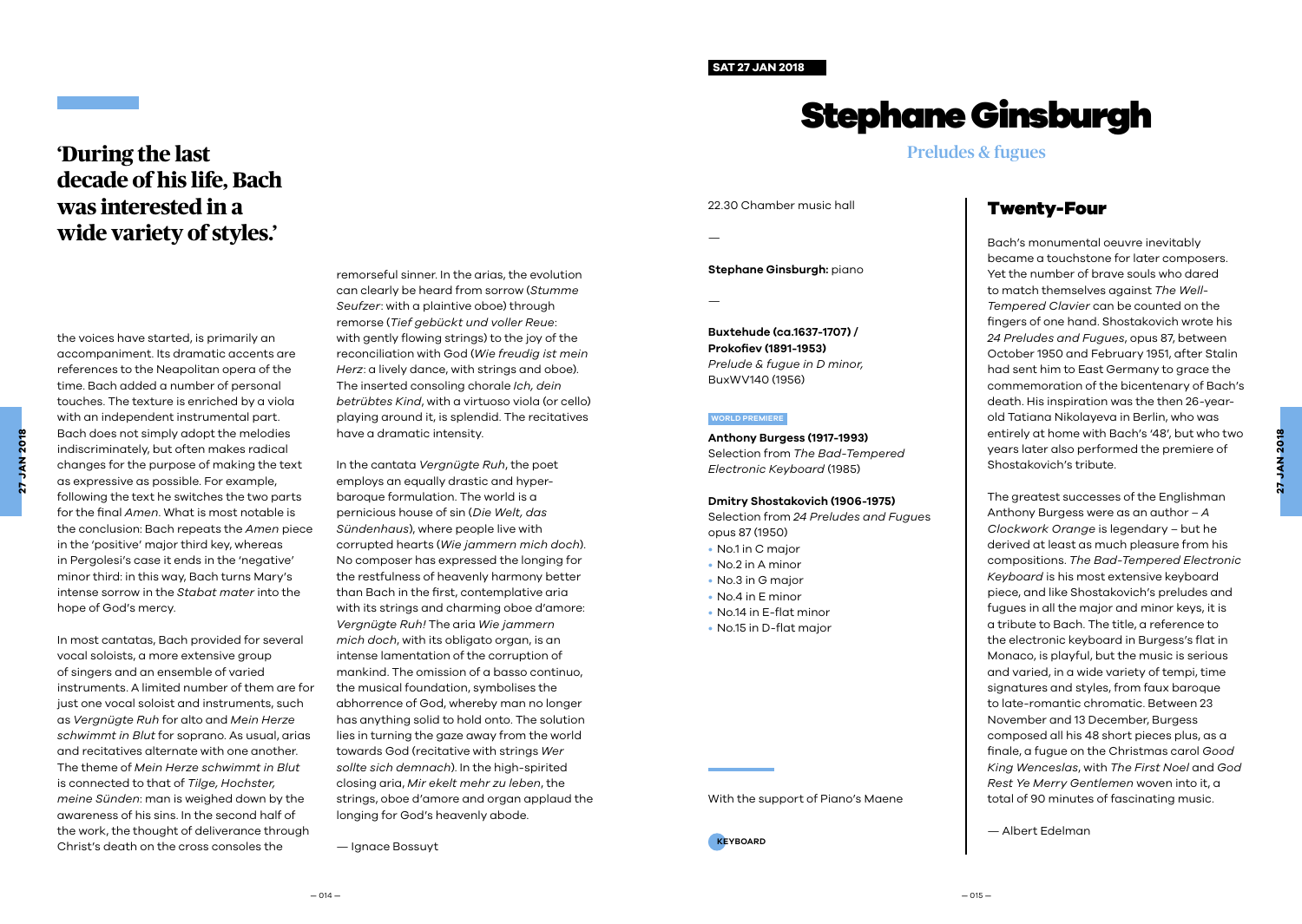#### **SUN 28 JAN 2018**

## Reitze Smits

#### Bach & Mendelssohn

11.00 Sint-Walburgakerk (p. 31)

—

**Reitze Smits:** organ, Cacheux 1739

—

**Felix Mendelssohn (1809-1847)** *Ostinato in C minor* (1823)

**Johann Sebastian Bach (1685-1750)** *Preludium and fugue in D minor*, BWV539 (after 1720)

*Prelude and fugue in E minor and major*, opus 35 no.1 (1827-35/6)

**Johann Sebastian Bach** 

**Felix Mendelssohn** 

*Schmücke dich, o liebe Seele*, BWV654 (1723)

**Felix Mendelssohn** *Fugue in D major*, opus 7 no.3 (1826?)

#### **Johann Sebastian Bach**

*Passacaglia and Fugue in C minor*, BWV582 (1708)

### Mendelssohn as heir to Bach

If there is one composer who from an early age was immersed in the music of Bach, it was Felix Mendelssohn. In 1829, at the age of twenty, he gave a legendary performance of the *Matthew Passion*. Two of his grandparents had studied under Johann Philipp Kirnberger, a pupil of Bach. During his training in Berlin under Carl Friedrich Zelter, director of the *Singakademie*, he was thoroughly initiated into Bach's art. His enthusiasm for Bach also showed itself in his own work, not only in a number of choral cantatas, but also in his instrumental work, especially for keyboard instruments (piano and organ).

One genre dominates Bach's keyboard music, and that is the combination of a prelude and a fugue. The introductory preludes differ very much in style: either improvisational, on the basis of arpeggio figures and toccata-like virtuoso runs, or musically more substantial and tightly structured. Bach's *Prelude,* BWV539 is one of the second type: it is composed entirely on the basis of chords and a motif consisting of just a few notes that permeates all the parts. The contiguous fugue is an arrangement of the fugue from the *First Sonata for Solo Violin* (BWV1001), founded on a short rhythmic theme. Short passages in which the theme is ubiquitous alternate with free passages in continuous semiquavers that refer to the style of the violin.

Mendelssohn's *Prelude*, opus 35 no.1 is a typical arpeggio piece, whose inner



August Grahl: Felix Mendelssohn, painting on ivory (1860).

voices are however enriched with a tuneful theme. The fugue is set up on a grand scale on the basis of an expressive theme larded with unusual dissonant intervals that Mendelssohn created at a friend's deathbed in 1827. An acceleration is thought to symbolise the increasing suffering and the solemn chorale melody at the end the consoling deliverance following the death throes. Or how such an abstract form as the fugue can yet be full of non-musical meaning.

One of Bach's most grandiose organ works is undoubtedly the monumental *Passacaglia and Fugue*, BWV582, on an ostinato bass theme of eight bars, which is repeated twenty times and is followed by a fugue on this theme (later today in Bojan Cicic's concert). The result is a dazzling masterpiece in which structural power and emotional expression go hand in hand. In a creditable

 **'Mendelssohns's enthusiasm for Bach not only showed itself in his own work, but he regularly performed some of Bach's works as well.'**

**28 JAN 2018**

**JAN 2018** 

attempt to imitate his much-admired example, at the age of fourteen Mendelssohn composed an untitled passacaglia, though it was later published as *Ostinato in C minor*. Bach's influence is noticeable in, among other things, the division into three, where in the first and last movements the theme is heard in the bass and in the middle movement in the treble. In *Schmücke dich, o liebe Seele*, Bach incorporated a chorale that calls the faithful to adorn themselves in preparation for the supper at which Christ would be received. It is a profound mystical work that radiates the same contemplative atmosphere as the aria *Tief gebückt und voller Reu* in the cantata *Mein Herze schwimmt in Blut*, BWV199 (performed Saturday evening by the Ricercar Consort).

— Ignace Bossuyt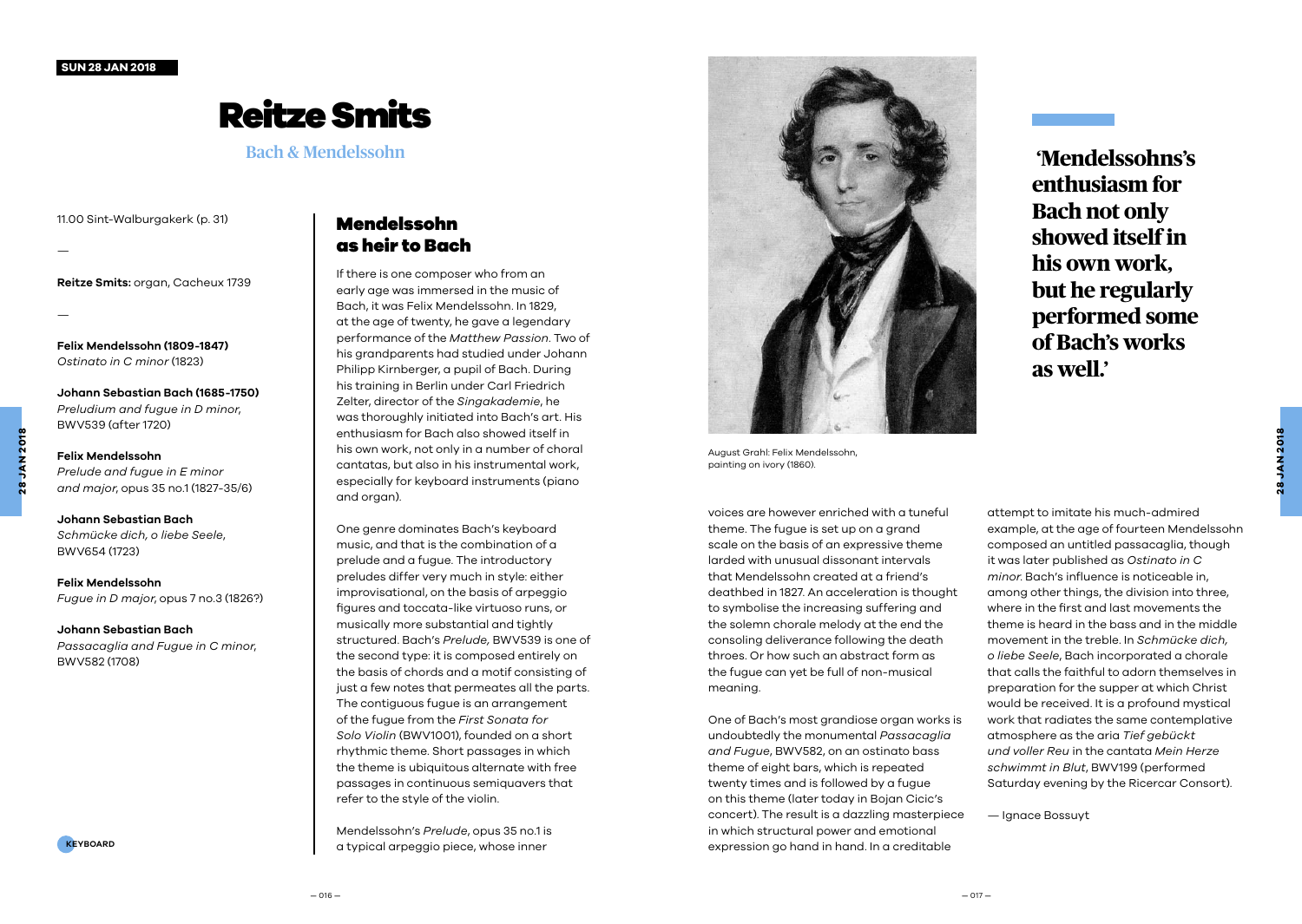# Il Suonar Parlante

#### 15.15 Concert hall

—

**Il Suonar Parlante Orchestra:** ensemble **Vittorio Ghielmi:** viola da gamba & leader **Alessandro Tampieri:** violin & viola **Flavio Losco, Nicolas Penel:** violin **Laurens Galliano:** viola **Christoph Urbanetz:** viola da gamba **Marco Testori:** cello **Riccardo Coelati Rama:** double bass **Shalev Ad-El:** harpsichord

#### **Johann Sebastian Bach (1685-1750)** *Violin Concerto in G minor* after BWV1056

(1738) • (without tempo marking)

• Largo

—

• Presto

#### **Johann Christian Bach (1735-1782)**

*Chromatic fugue on B-A-C-H* (ca.1810)

#### **Johann Sebastian Bach**

*Concerto for viola da gamba in A major*, after BWV1055 (1738)

- Allegro
- Larghetto
- Allegro ma non tanto

#### **Robert Schumann (1810-1856)**

*Fugue III on B-A-C-H 'Mit sanften Stimmen'* (1845/46)

#### **Johann Sebastian Bach**

*Concerto grosso in G minor* after BWV1029 • Vivace

- Adagio
- Allegro

reconstructions and arrangements: Vittorio Ghielmi

This concert is being recorded by Klara for broadcast on Monday 19 February 2018, 20h during 'Klara Live'. Thank you for keeping noise to a minimum, also between movements and pieces.

**CHAMBER MUSIC**

### B-A-C-H adaptations

One might be surprised to learn that until the end of the 18th century, what we now define as a 'musical work', a composition intended as an entity in its own right, was quite a flexible concept. As the music philosopher Lydia Goehr indicates in her book *The Imaginary Museum of Musical Works*, until Mozart's day a composition was not necessarily defined so precisely. In some cases a melody was sufficient to describe a 'work'. By extension, this meant that compositions could be reused, adapted or parodied quite freely.

Countless secular tunes from the Renaissance were used, either unaltered

B-A-C-H **'Works were very often not published, so that compositions whose original form had been lost were only preserved through arrangements and reworked versions.'**

> or slightly modified, as the basis for new compositions. Parts were added or omitted. The same melodies turn up as a *cantus firmus* in the polyphonic make-up of masses, or, without batting an eyelid, are presented anew with the addition of the most devout religious text. Works were very often not published, so that compositions whose original form had been lost were only preserved through arrangements and reworked versions. Many of Bach's works also suffered this fate. A very good example is his *Sonata in G minor*, BWV1029, the last of three sonatas for viola da gamba and harpsichord that Bach composed in Leipzig in the late 1730s. In the mid-19th century, the musicologist Philipp Spitta was justified in heaping praise on the originality of this work, but he could not have suspected that it was a reworking of a lost concerto grosso, comparable to the *Sixth Brandenburg Concerto*.

Like most of Bach's harpsichord concertos, the *Concerto in A major*, BWV1055, and the *Concerto in G minor*, BWV1056, are clearly adaptations of existing compositions. The first – the version performed is for viola da gamba and strings – was long assumed to have been written for oboe d'amore (or viola d'amore). The second was probably based on a violin concerto, although we are more familiar with the slow middle movement as the sinfonia for oboe, strings and continuo from the cantata *Ich steh mit einem Fuss im Grabe*, BWV156.

In this concert, these adaptations are alternated with compositions based on the German-language solmisation (calling the notes 'do, re, mi' etc., ed.) of the letters of Bach's name (B-flat, A, C and B). In addition to Johann Sebastian himself, his youngest son Johann Christian was one of the first to take up this intellectual challenge in his *Chromatic Fugue on B-A-C-H* for solo harpsichord

Robert Schumann's fascination with Bach's music was part of a general Bach revival in the first half of the 19th century. He too was attracted by the concentrated power of the 'BACH' motif and in 1845 developed it contrapuntally in the masterly *Sechs Fugen über den Namen BACH*, opus 60, for organ or piano. On this basis, Vittorio Ghielmi arranged a section for strings and basso continuo.

— Jens Van Durme, with thanks to Vittorio Ghielmi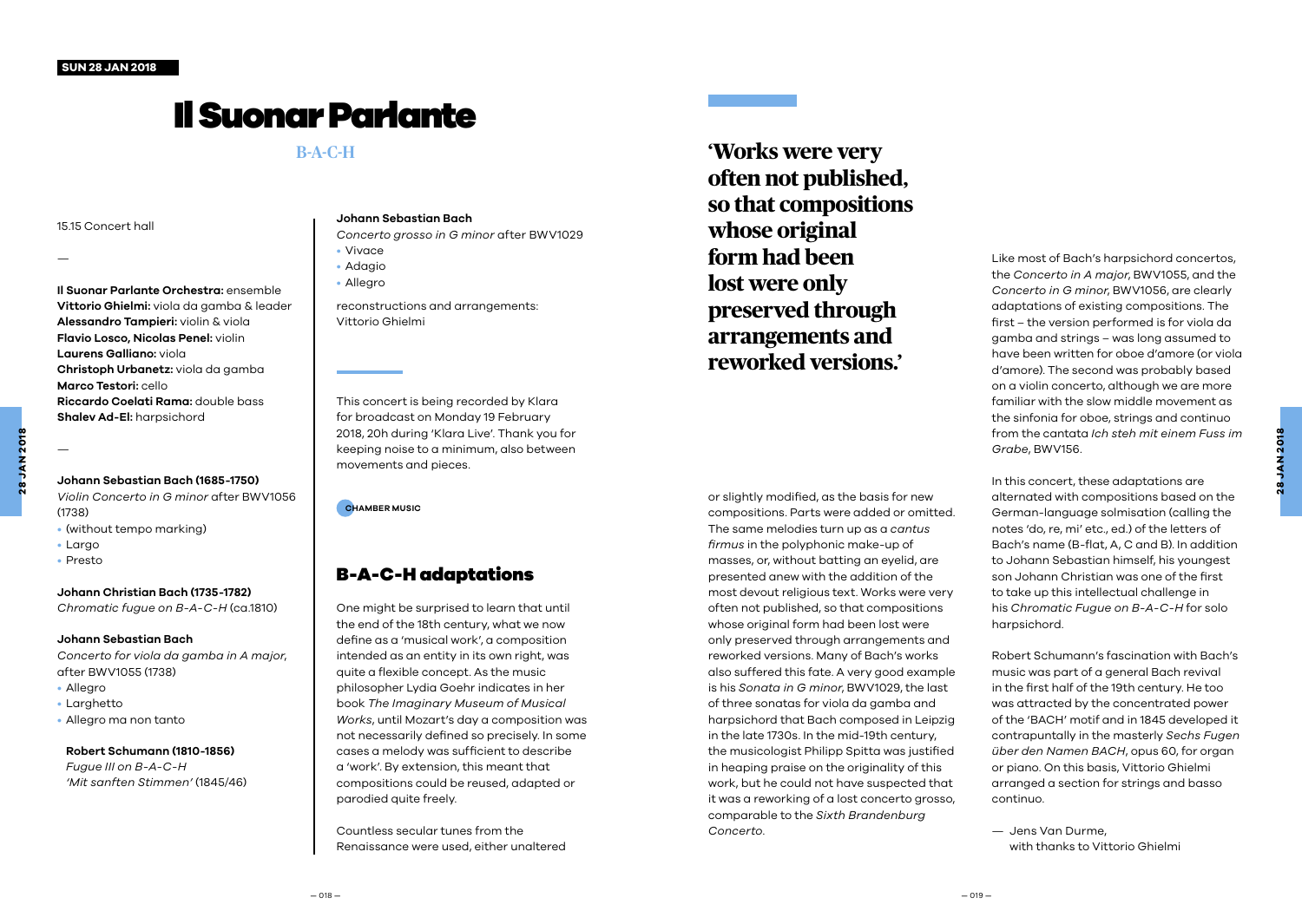#### **SUN 28 JAN 2018**

**SUN 28 JAN 2018**

# Collegium Vocale Gent

So singen wir recht das Gratias

Bojan Cicic

### All roads lead to Bach

#### 17.00 Chamber music hall

—

**Bojan Cicic:** violin (Rugeri, 17th century)

**Heinrich von Biber (1644-1704)** *Passacaglia in G minor* (ca.1676)

#### **Max Reger (1873-1916)**

*Chaconne* from *Violin Sonata in A minor*, opus 91/7 (1905)

*Partita no. 2 in D minor*,

**Johann Sebastian Bach (1685-1750)**

- BWV1004 (before 1720)
- Allemande
- Courante
- Sarabande
- Gigue
- Chaconne

#### The art of mellifluous variation

One of the most intriguing structural principles of the Baroque is the ostinato bass: in the lowest part, a short melodic formula is constantly repeated, while the higher parts that are added each introduce new melodic and rhythmical ideas. Two of the more typical bass formulae are the *passacaglia* and the *chaconne*. Basso-ostinato variations for solo violin demonstrate that some composers here explore extreme compositional and technical limits. Several parts – the bass and the added counterpoints – are played at the same time on an instrument that lends itself primarily to melodic development, which is a genuine *tour de force*.

Biber's well-known *Mystery Sonatas* conclude with a masterly *passacaglia*, based on the simplest imaginable bass formula: the descending fourth. Bach's second *Partita* (or suite with stylised dances) for solo violin ends with the renowned chaconne. A four-bar ostinato is presented in the most varied forms, entwined with brilliant variations and in virtually endless melodic, rhythmic and harmonic variants. The currently somewhat forgotten music of the organist and composer Max Reger deserves to be taken up again. In the *chaconne* from his opus 91 he achieves a successful synthesis of Baroque and Romanticism (sharp contrasts of tempo and dynamic, and chromatics that refer to Wagner).

— Ignace Bossuyt

20.00 Concert hall 19.15 Introduction by Ignace Bossuyt (in Dutch)

**Collegium Vocale Gent:** ensemble **Philippe Herreweghe:** conductor **Dorothee Mields:** soprano **Alex Potter:** countertenor **Thomas Hobbs:** tenor **Peter Kooij:** bass

—

#### **Johann Sebastian Bach (1685-1750)**

*Herr, deine Augen sehen nach dem Glauben*, BWV102 (1726) *Es wartet alles auf dich*, BWV187 (1726)

*interval* 

**Johann Sebastian Bach** *Missa brevis in A*, BWV234 (1738-39)

#### With Dutch surtitles

This concert is being recorded by Klara for broadcast on Tuesday 20 February 2018, 20h during 'Klara Live'. Thank you for keeping noise to a minimum, also between movements and pieces.

**CHAMBER MUSIC VOCAL**

#### Bach's exquisite fusion of the Latin mass and the German cantata

In about 1738, Bach composed four *Missae breves*, BWV233-236. The 'short mass' consists of the first two parts of the mass: the *Kyrie* and the *Gloria*. In the Protestant liturgy, the Latin missa brevis continued to be performed, but this of course also fitted perfectly into the Catholic service, as at the court in Dresden with which Bach had good relations.

What is most striking is that almost all parts of these four masses are parodies. This means that Bach reworked arias and choruses from previously composed cantatas into new compositions with Latin texts. As regards these works, the explanation for this is probably not lack of time, but that Bach was aiming to modify worthwhile music from cantatas that could only be performed once a year on a specific Sunday, so that it could be performed on other occasions. After all, the text of the mass was valid for every liturgy.

In his compositions for masses, Bach kept to the *missa concertata*, with its Italian orientation, with vocal soloists, chorus and instrumental ensemble, whereby the words of the mass were divided into smaller units for various combinations of singers and instruments. The instruments for the *Missa brevis in A major* are rather exceptional: strings, two traversos and basso continuo, meaning that they lacked the oboes that Bach often wrote for. The tone is thus largely intimate and the expressiveness restrained.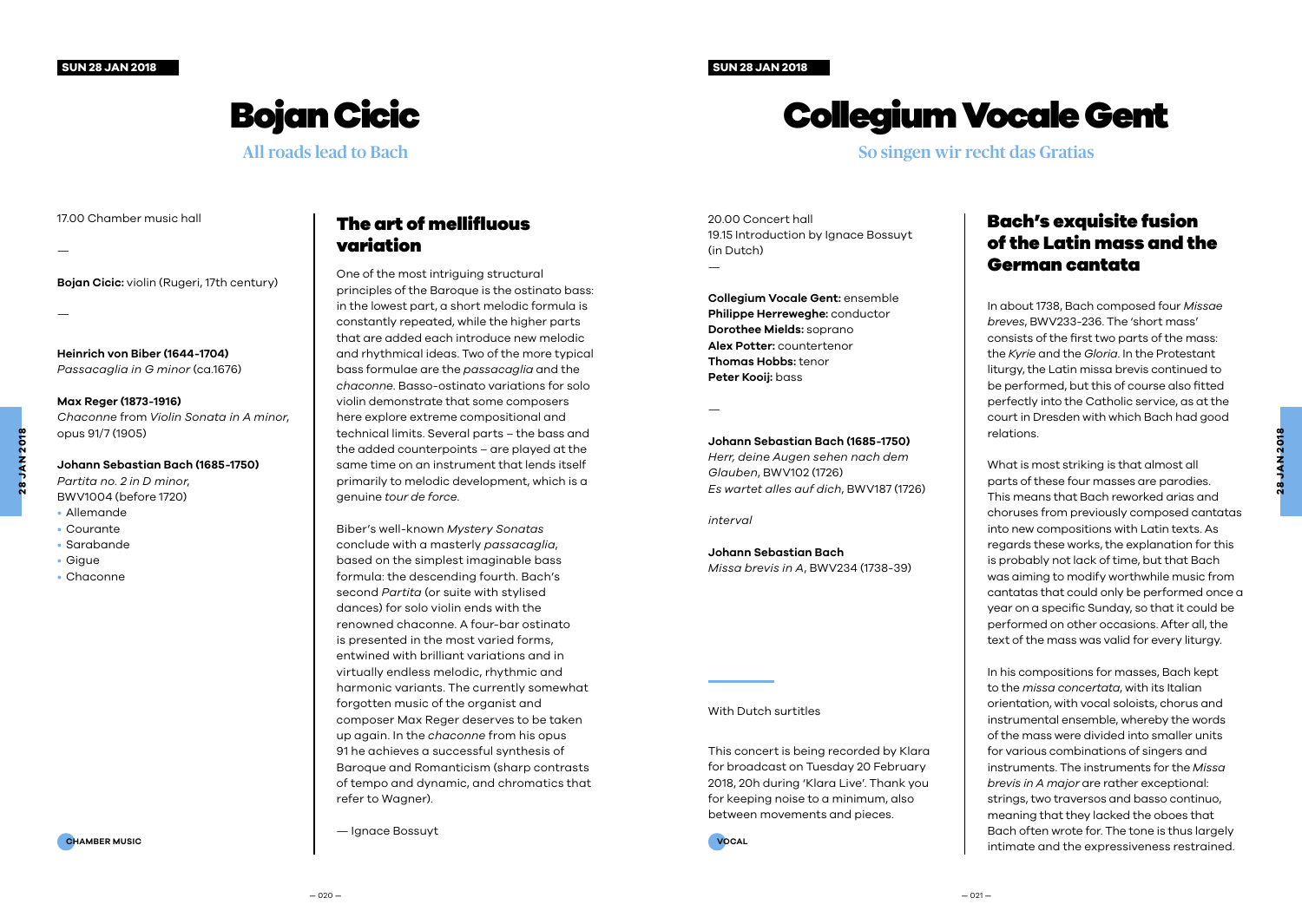Bach adapted at least four cantatas for this mass. The first *Kyrie* sounds not so much like a sorrowful supplication, but more an idyllic pastorale, a characteristic that was modern and 'positive' for its time. The imploring *Christe* and the second, hopeful and dance-like *Kyrie* are more like Bach's typical style: rather strictly contrapuntal and with a complex interweaving of the parts. The *Gloria* consists of five parts: a *Gloria* that is full of contrast, alternately jubilant and meditative, a bass aria with violin solo (*Domine Deus*), which stands out sharply against the soprano solo with two traversos that is permeated with sorrow, a supplication for God's compassion (*Qui tollis*), an aria for alto with strings in unison as a homage to Christ's holiness (*Quoniam tu solus sanctus*), and a closing chorus which, after its solemn entry, bursts out in jubilation (*Cum Sancto Spiritu*). In the *Gloria*, Bach achieved the perfect fusion of introvert reflection and humble supplication on the one hand, and hymn-like joy on the other.

**28 JAN 2018**

28 JAN 201

**'Cantatas are often not a matter of the story, but of the religious message.'**

**—** 022 **—**

Bach reworked several parts of the 1726 cantatas *Herr, deine Augen sehen nach dem Glauben* and *Es wartet alles auf dich* for two other *missae breves* (BWV233 and 235). The reading of the gospel in which Jesus predicts the downfall of Jerusalem and drives the money-lenders out of the temple inspired the writer of the words for the first cantata to formulate an exhortation to do penance. The whole work is permeated with a profound seriousness and at the same time with a rich musicality that at once resounds persuasively in the first chorus. The aria *Weh der Seele* for alto and oboe, imbued with an extreme sorrowfulness, can have emerged only from Bach's brilliant mind: it is not a matter of beautiful sounds, but of piercing dissonants and discordant melodic turns that express the tormented soul. The threat and the admonishing finger continue in the arioso for bass, *Verachtest du*, in the aria for tenor, *Erschrecke doch* and in the dramatic accompagnato recitative for alto, *Bei Warten ist Gefahr* (with oboes that accentuate the painful questions such as 'what about your penance?'). The chorale *Heut lebst du*, the prayer of the congregation of believers, provides a dignified end to this cantata, which is full of uncommonly deep emotion.

**'Bach was aiming to modify worthwhile music from cantatas that could only be performed once a year for other occasions.'**

Like the cantata *Ärgre dich, o Seele*, the cantata *Es wartet alles auf dich* is a comment on the gospel of the miraculous multiplication of bread. Here too it is not a matter of the story, but of the religious message: God is the source of all food, we can trust in him. This cantata immediately strikes a positive tone in the magnificent initial chorus with its strings and oboes, which is built up with breathless tension. The recitatives and arias relate to the beatific attitude of this entry: the aria for alto, *Du Herr, du krönst*, sounds like a dance-like minuet, the aria for bass, *Darum sollt ihr nicht sorgen*, expresses consolation (using the words of Christ himself), the soprano aria *Gott versorget*, with a delightful oboe solo sparkling with hope, and the accompagnator recitative for the soprano, *Halt ich nur fest* accentuates the security of God's love for the simple closing chorale *Gott hat die Erde zugericht* .

— Ignace Bossuyt

The Thomaskirche in Leipzig (1754).

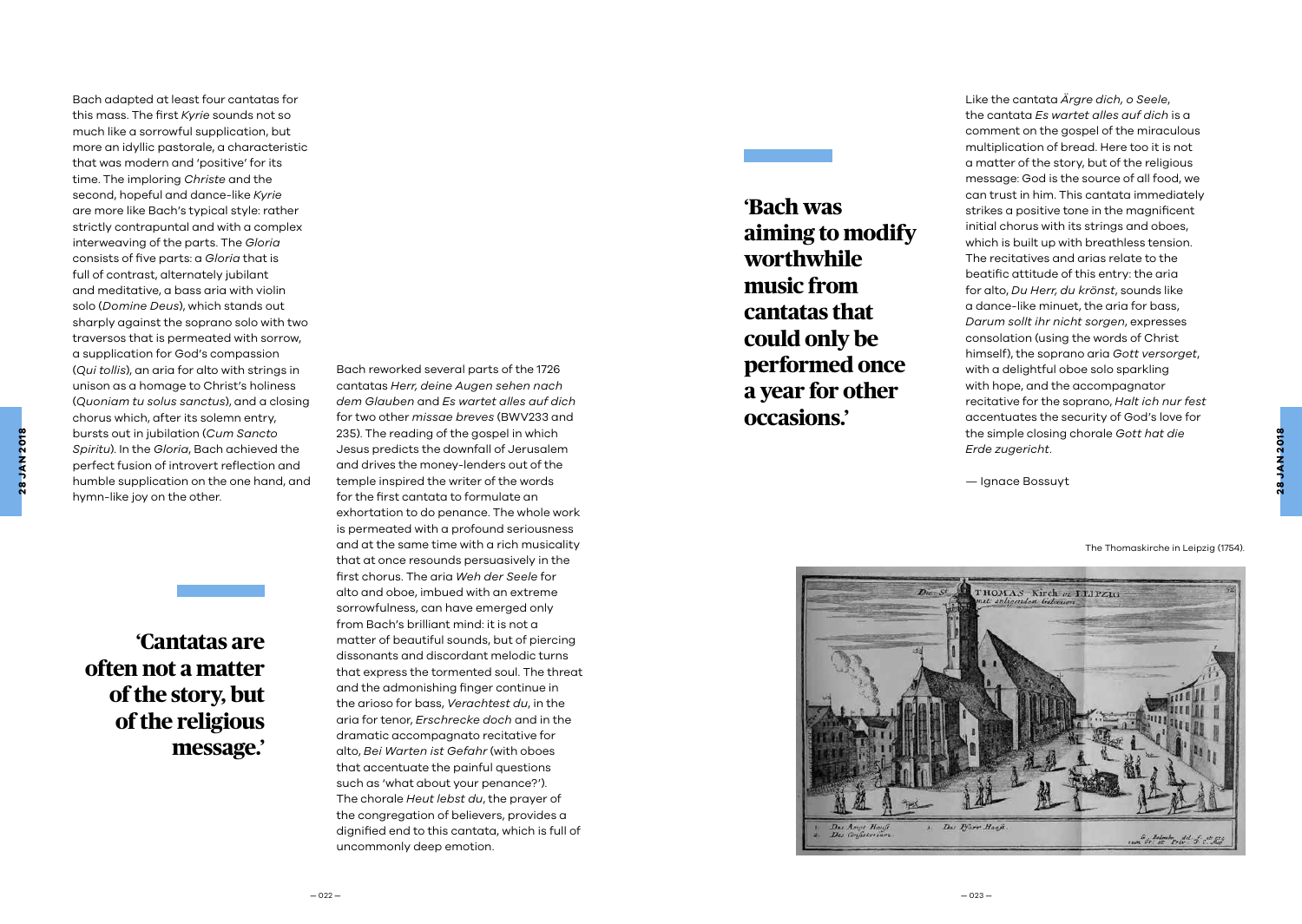# BACH ACADEMY BRUGES FOR KATAKO-KOMBE

The final performance in the Bruges Bach Academy is also a benefit concert for the Congolese province of Katako-Kombe, where the Belgian Developmental Cooperation staff and the Belgian NGOs Memisa, Doctors Without Holidays (AZV) and Oftalmo Sankuru are together trying to improve the health of the population.

Katako-Kombe is in the centre of the Congo and is hard to reach. The population is estimated to be 146,000 and they are among the poorest people in the world. An area the size of almost a quarter of Belgium has just 17 health centres and one hospital. Some Congolese people have to travel up to 200 km on very poor roads to reach the hospital.

When the project started in 2002, virtually all medical activity had come to a halt. Since then we have been able to ensure the provision of basic health care such as vaccinations, maternal and child care, consultations, and the correct diagnosis and treatment of the most common illnesses (malaria, diarrhoea, bronchial infections, tuberculosis and aids). All the health centres have been

rebuilt. The hospital has undergone major renovation and building work and now has a maternity section and departments for paediatrics, internal medicine, ophthalmology, physiotherapy and dentistry, a basic laboratory, echography and simple radiology. Births, caesarean sections and most essential operations are now carried out safely at an affordable price.

Thanks to, among other things, training and missions by experts from the Congo and other countries, the capacities of the local staff have expanded enormously over the years. The Belgian NGO Memisa has taken on the task of developing basic health care, Doctors Without Holidays regularly go to train the local professionals in surgical and other techniques with the aim of enabling them to work independently, and Oftalmo Sankuru concentrates on bringing ophthalmology to the region. The hospital in Katako-Kombe has close ties with the Maria Middelares Hospital in Ghent and there is of course also positive cooperation with the Congolese government. By purchasing a ticket for the closing concert you are also helping our activities in the Congo.

— Yves Kluyskens, doctor

### Collegium Vocale Gent

#### CHOIR

**soprano** Dorothee Mields Chiyuki Okamura Magdalena Podkościelna Dominique Verkinderen

#### **countertenor**

Alex Potter Cécile Pilorger Alexander Schneider

#### **tenor** Thomas Hobbs Johannes Gaubitz

Vincent Lesage

#### **bass** Peter Kooij Julián Millán

Robert van der Vinne Bart Vandewege

#### **ORCHESTRA**

**first violin** Christine Busch Baptiste Lopez Dietlind Mayer

**second violin** Caroline Bayet Marieke Bouche Adrian Chamorro

**viola** Deirdre Dowling Kaat De Cock

**cello** Ageet Zweistra Harm-Jan Schwitters **SACH REARRANGED BACH REARRANGED**

**violone** Miriam Shalinsky

**organ**  Maude Gratton

**traverso** Patrick Beuckels Amélie Michel \*

**oboe** Marcel Ponseele Taka Kitazato Timothée Oudinot °

**bassoon** Julien Debordes

° 26 January \* 28 January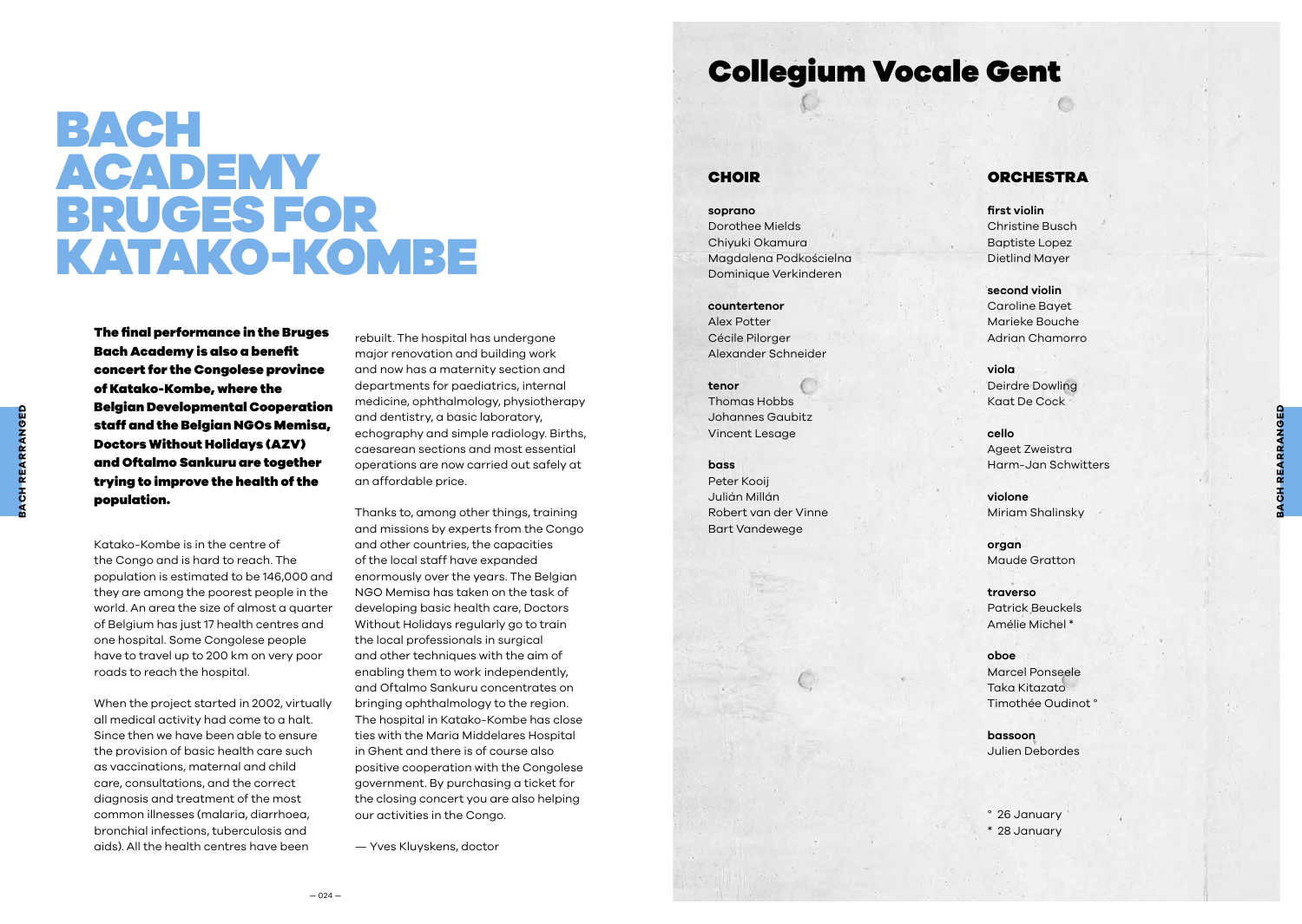# GOLD — 07 — 13 MAY

#### BRUGES VOICES FROM THE RENAISSANCE

**A new festival for Bruges - city of music and stories - interconnects the best of Bruges's Golden Age:** its fascinating history, its architectural heritage, its art treasures and above all its music. A varied programme, including concert walks, lectures, a concert mass, an expo …

**more information on concertgebouw.be/gold**





## **COLLEGIUM VOCALE CRETE SENESI**

### **29 JUL – 03 AUG 2018**

**ARTISTIC DIRECTOR PHILIPPE HERREWEGHE**

**INTERNATIONAL MUSIC FESTIVAL ASCIANO – CASTELMUZIO – PIENZA | TOSCANA | ITALIA**

**COLLEGIUM VOCALE GENT | EDDING QUARTET & NORTHERNLIGHT | HUELGAS ENSEMBLE | PAUL LEWIS | PAUL VAN NEVEL | PHILIPPE HERREWEGHE | PHILIPPE THURIOT | REINBERT DE LEEUW & BARBARA HANNIGAN | SOLOISTS ANTWERP SYMPHONY ORCHESTRA | SOLOISTS ROYAL CONCERTGEBOUW-ORKEST AMSTERDAM | TIBURTINA ENSEMBLE | THOMAS ZEHETMAIER & RUTH KILLIUS**

# Biographies

#### **Collegium Vocale Ghent (BE)** was

founded in 1970 on the initiative of Philippe Herreweghe. It was one of the first ensembles to apply new insights into the performance of baroque music to vocal music. For each project, Collegium Vocale Ghent assembles the best range of musicians, thus allowing it to perform a wide repertoire, ranging from renaissance polyphony to contemporary music. Baroque music, especially the works of Johann Sebastian Bach, plays a central role on the ensemble's concert calendar. Collegium Vocale Ghent has made dozens of recordings of renaissance polyphony, baroque music, classical and romantic oratorios and contemporary music. The ensemble and its conductor are the main guests at the annual Bruges Bach Academy in January.

#### **Philippe Herreweghe (BE)**, through

Collegium Vocale Ghent, La Chapelle Royale and the Ensemble Vocal Européen, has established a reputation as a specialist in renaissance and baroque music. His lively, profound and rhetorical approach to this repertoire has been widely acclaimed. Since 1991 he has also focused on the classical and romantic repertoires with the Orchestre des Champs-Elysées. Since 1997 he has also been a regular guest conductor of the Antwerp Symphony Orchestra, focusing on a refreshing approach to romantic (and pre-romantic) music. Some years ago Herreweghe founded the record label Phi, which has already released 29 CDs of a very diverse repertoire by Collegium Vocale Ghent, Orchestre des Champs-Elysées, the Antwerp Symphony Orchestra and various ensembles and soloists. In 2010 the conductor received the prestigious Bach medal from the city of Leipzig.

**Frank Agsteribbe (BE)** is a keyboard player, conductor, composer and teacher. He was a co-founder of B'Rock and directs the Luxemburg ensemble cantoLX. In all his activities he seeks direct expression, plasticity and vivid colour. Since 1989 he has been a lecturer, researcher and project leader at the Royal Conservatoire in Antwerp.

**Wim Berteloot (BE)** is the new municipal carillonneur in Bruges, where he had already assisted Frank Deleu for a number of years. He completed his studies at the Conservatoire in Ghent and the 'Jef Denyn' Royal Carillon School, and is currently head of the men's choir De Kerels. He regularly composes music for choir and for carillon.

**Ignace Bossuyt (BE)** is professor emeritus at the Musicology research unit at KU Leuven. His research is mainly focused on the polyphony of the Renaissance. He also regularly publishes work for a wider audience. Two of his works, *De oratoria van Alessandro Scarlatti* and a new book about Bach's *Mass in B minor*, were recently published by Leuven University Press.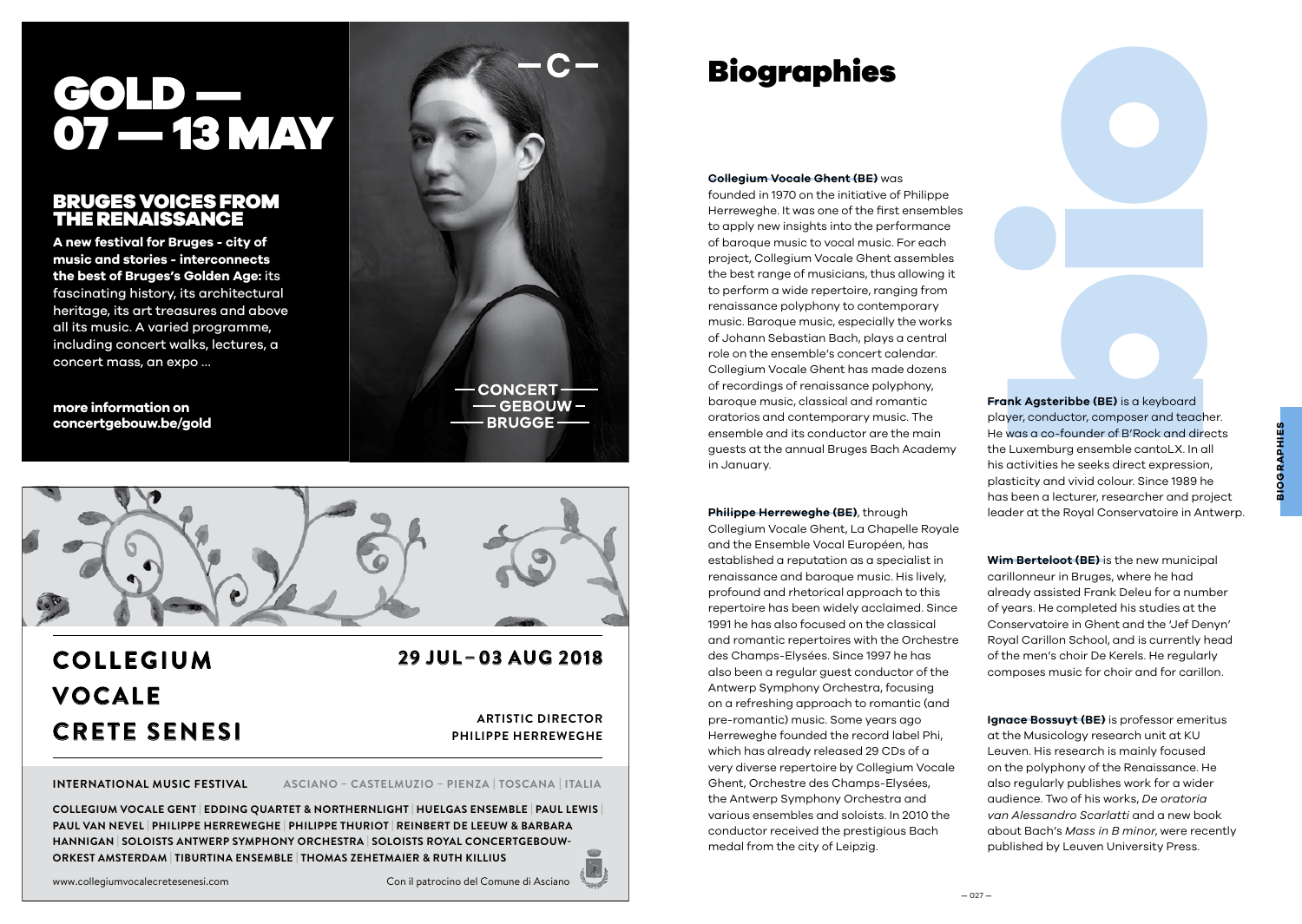the Orchestra of the Eighteenth Century, the Budapest Festival Orchestra and the **SIOGRAPHIES BIOGRAPHIES** Academy of Ancient Music. With Florilegium, he recorded Vivaldi's violin concerto *Il grosso Mogul*, followed by a recording of Bach with Rachel Podger. The recent CD by his own Illyria Consort has been highly acclaimed.

> Pat Donnez (BE) is a writer, poet, interviewer, performer and radio producer. He is also well-known through, among other programmes, *Titaantjes, Bromberen, Piazza*  and *Zot van Elsschot* on Radio 1 and Klara. A selection of his conversations were compiled in *Niets is waar en zelfs dat niet* (Lannoo).

**Bojan Cicic (HR)** has already performed as a soloist and led various ensembles, including

**Christine Busch (DE)** already worked with Concentus Musician Wien, Chamber Orchestra of Europe and Freiburger Barockorchester during her studies, and has since been mainly active as a soloist and chamber musician, on both the baroque and 'modern' violin. She has made numerous recordings, also with Ensemble Explorations, her own Salagon Quartet and solo on Phi's release of Bach's solo works for violin.

**Stephane Ginsburgh (BE)** has performed as a soloist and chamber musician during festivals such as Ars Musica, Quincena Musical, ZKM Imatronic, Agora, Ultima Oslo, Darmstadt Ferienkurse and Gaida (Vilnius). He focuses mainly on contemporary music with such groups as the Ictus Ensemble. His recording of the complete piano sonatas of Prokofiev was released by Cypres, while Naxos has plans to release the premiere of Burgess' music.

**Benjamin Glorieux (BE)** moves smoothly between styles and repertoires, collaborating with groups ranging from Ictus and ChampdAction to B'Rock and il Gardellino. He is a regular guest at the Concertgebouw, most recently during the opening of the 2017- 18 season. Currently he is working closely with the Dutch jazz pianist Rembrandt Frerichs, such as during the 2017 MAfestival.

**Maude Gratton (FR)** completed her studies in Poitiers and Bordeaux and was also a prize winner of Musica Antiqua Brugge in 2005. She performs in concerts and recordings of ensembles such as Stradivaria, La Simphonie du Marais, Le Concert d'Astrée and Pygmalion. Together with her sister Claire and violinist Stéphanie Paulet she forms the ensemble Il Convito.

**Jörg Halubek (DE)** studied church music, organ and harpsichord under Jesper Christensen, Andrea Marcon and others, and since then has also started conducting. He led opera productions in Stuttgart, Kassel and Oldenburg. He has made a number of solo recordings and can be heard on four CDs with Leila Schayegh, which include Bach's six *Violin Sonatas*. He is head of the Early Music Department in Stuttgart.

**Dietrich Henschel (DE)** made his opera debut at the Münchener Biennale as Le Precepteur in the opera of the same name by Michèle Réverdy, followed by many roles ranging from Monteverdi to Henze, and, most recently, two major Strauss roles. In recent years he has built bridges between music, theatre and visual media, including in Clara Pons' films-with-live music, *IRRSAL* and *WUNDERHORN*.

**Thomas Hobbs (GB)** completed his studies at the Royal College of Music and has since performed with ensembles such as I Fagiolini, the Dunedin Consort, the Classical Opera Company, Accademia Bizantina, Pygmalion, Akademie für Alte Musik Berlin and the Bournemouth Symphony Orchestra. The CD *Orpheus' Noble Strings* with viola da gamba player Romina Lischka and lutenist Sofie Vanden Eynde was recently released.

**Johan Huys (BE)** studied piano, organ, music history and chamber music in Ghent. He had a successful concert career, both as a soloist and in chamber music. He taught harpsichord at the Conservatoire in Ghent, where he was also director from 1982 to 1996. He has been chairman of the Musica Antiqua Brugge competition since 1977, and is also chairman of the Board of Directors of the Orpheus Institute.

**Il Suonar Parlante (IT)** started as a chamber music ensemble and has also been active as an orchestra since 2007, always under the direction of Vittorio Ghielmi (IT). The group has performed throughout Europe, also in Bruges, where they presented the Barbarian Beauty programme with cymbalon player Marcel Comendant. The CD *The Passion of Musick* with Dorothee Oberlinger received an Echo Klassik award. Ghielmi also writes on music, and regularly produces publications on newly discovered early music.

**Maria Keohane (SE)** performs as a soloist throughout Europe, and over the past few seasons also with the London Philharmonic Orchestra, the Netherlands Bach Society (also in the All of Bach project), the Drottningholm Baroque ensemble and at the Royal Theatre in Copenhagen. Her CD of music by Weckmann with the Ricercar Consort received a Preis der deutschen *Schallplattenkritik*.

The bass **Peter Kooij (NL)** started his career at the age of six as a soloist in a boys' choir. More than ten years later he studied singing at the Amsterdam Sweelinck Conservatoire. His repertoire includes music ranging from Heinrich Schütz to Kurt Weill. He has recorded more than 100 CDs, including the complete Bach cantatas with the Bach Collegium Japan under the direction of Masaaki Suzuki.

**Carlos Mena (ES)** studied singing in his hometown of Vitoria and in Basel under Richard Levitt and René Jacobs. Since then he has performed as a soloist with numerous Spanish and other early music ensembles including Al Ayre Español, Hespèrion XXI and Ensemble Gilles Binchois. Together with the Ricercar Consort he made a recording for Mirare entitled *De Aeternitate*.

The 17th and 18th centuries play a central role in the musical repertoire of the soprano **Dorothee Mields (DE)**. With her flawless technique and ethereal sound she is also an ideal performer of the contemporary repertoire. She can be heard on numerous CDs, also with Collegium Vocale Ghent, Lautten Compagny Berlin, Hille Perl and Stefan Temmingh.

**BIOGRAPHIES**

**BIOGRAPHIES** 

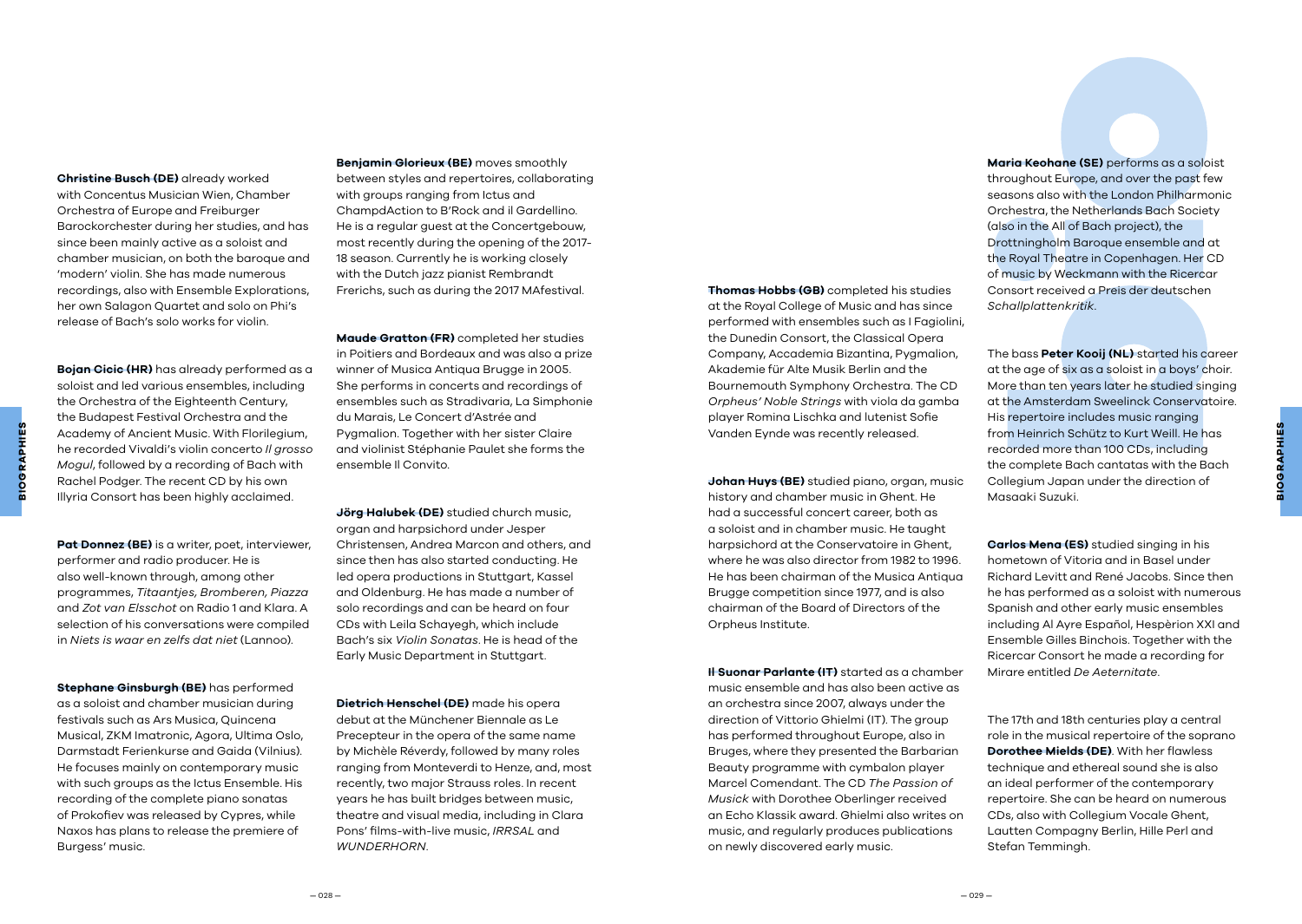SPIEGELREI

HOOGSTRAAT

BOOMGAARDSTR.

KAAP | De Werf Werfstraat 108 8000 Brugge

 $^{\circ}$ 

่งเ

Sint-Godelieveabdij Boeveriestraat 41 8000 Brugge

Sint-Walburgakerk Sint-Maartensplein 1 8000 Brugge

### City map



**Ricercar Consort (BE)** started in 1985 with Bach's *Musical Offering*. Since then, they have played the music of Bach's predecessors and contemporaries such as Bruhns and Weckmann, as demonstrated by several recent highly acclaimed recordings, as well as the Italian and French repertoire. Earlier this year, the Ricercar Consort could be heard in Monteverdi's *Ritorno d'Ulisse*, directed by William Kentridge.

**Oxalys (BE)** was founded in 1993 by graduates from the Brussels Conservatoire and grew into a chamber music ensemble with a distinct profile and strong international reputation. The repertoire is a testimony to the cultural history of Europe and highlights the links and contradictions that have existed across the nations and centuries since the Enlightenment.

**BIOGRAPHIES**

**BIOGRAPHIES** 

**Philippe Pierlot (BE)** taught himself to play the guitar and lute before finally going on to study the viola da gamba with Wieland Kuijken. He appears mainly as a player and conductor of chamber music, opera and oratorio and he is widely acclaimed for his intense interpretations of baroque music. With his Ricercar Consort he has made several recordings of Bach's music, including an acclaimed *St John's Passion*.

Countertenor **Alex Potter (UK)** is a popular interpreter of 17th- and 18th-century music. Praised as a 'rising star of the countertenor world', Potter performed as a soloist with ensembles such as the Stuttgart Symphony Orchestra, the Holst Singers and Collegium Vocale Ghent. He can also be heard on numerous CDs, including a recording of Bach's *Mass in B minor* with Concerto Copenhagen and Lars Ulrik Mortensen.

**Reitze Smits (NL)** studied the organ, harpsichord, improvisation, composition and musicology and also participated in the early music contest in Bruges. The interpretation of baroque music and especially the fascination for Bach's music have been his main field of interest for many years. From 2000 to 2017 he was artistic director of the Festival for the Wind, while in 2010 he received the Sweelinck Prize for his contributions to organ culture.

The activities of **Heleen Van Haegenborgh (BE)** are a succession of different projects in which new music is the starting point. Her aim, alone or with partners, is to remove contemporary music from its elite pedestal and make it more appealing to a wider audience. For Concertgebouw Brugge she created the music for the musical model of the building in the foyer. **Christian Mendoza (PE/BE)** studied at the conservatoires of Ghent and Brussels, but his creative breakthrough came in 2007 during a workshop at the School for Improvisational Music in Brooklyn. Since then he has worked with his own group. Together, Van Haegenborgh and Mendoza made the CD *Copper*, which won the New Music Prize awarded by the province of East Flanders last month.